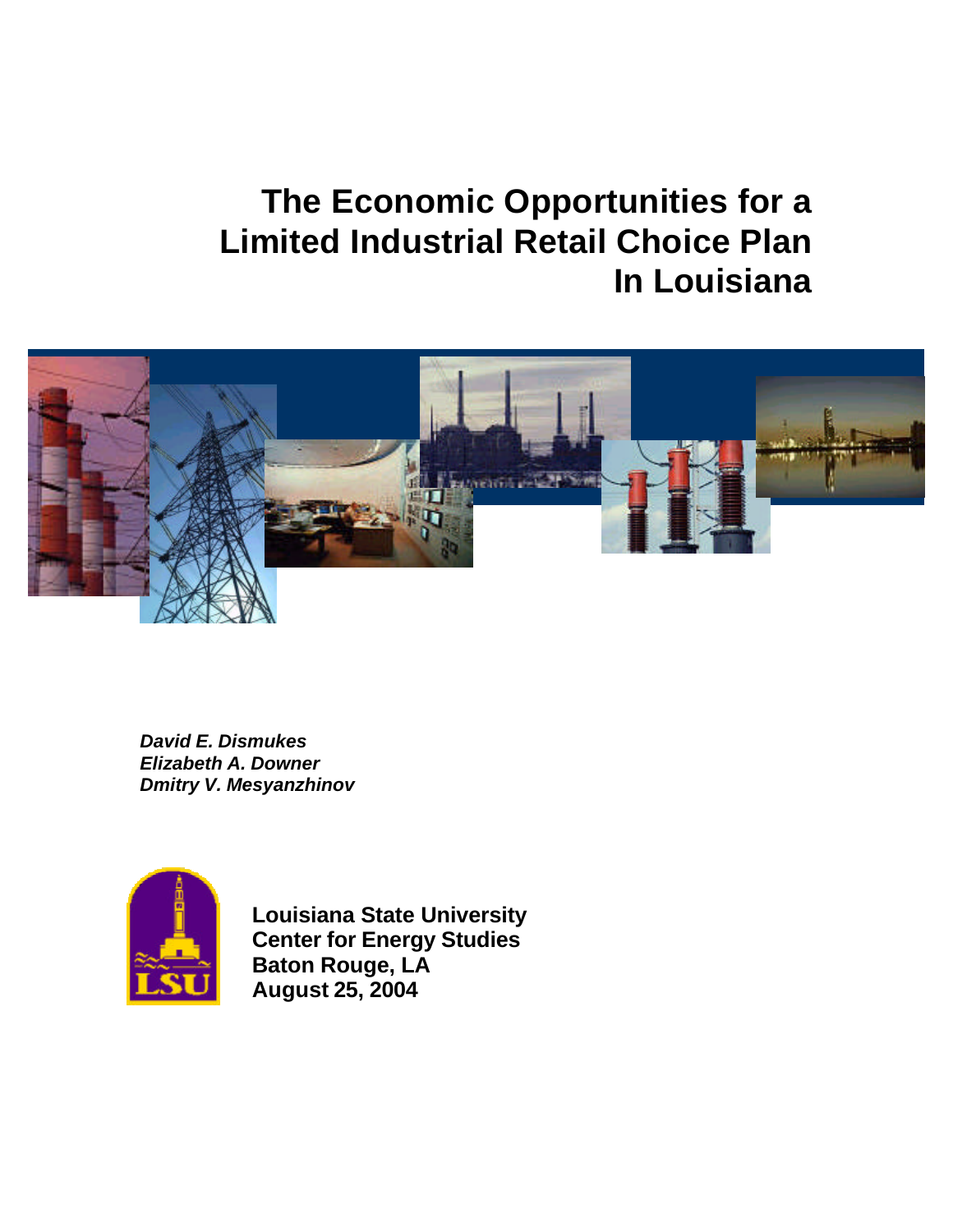# **Table of Contents**

| SECTION 2: THE IMPORTANCE OF ELECTRICITY TO LOUISIANA INDUSTRY                                                                                                                   |     |
|----------------------------------------------------------------------------------------------------------------------------------------------------------------------------------|-----|
| 2.1<br>Louisiana's Industrial Electricity Rates, Expenditures, and<br>2.2<br>5<br>Industrial Customers' Perceived Opportunities in Competitive Markets. 8<br>2.3                 |     |
| 3.1                                                                                                                                                                              |     |
| 3.2<br>3.3<br>3.4<br>3.5                                                                                                                                                         |     |
|                                                                                                                                                                                  |     |
| 4.1<br>4.2<br>4.3                                                                                                                                                                |     |
| <b>SECTION 5: CONCLUSIONS.</b><br>Analysis of Competitive Sales Leaving the Utility System 24<br>5.1<br>Other Factors For Consideration In Offering Large Industrials the<br>5.2 |     |
|                                                                                                                                                                                  | .25 |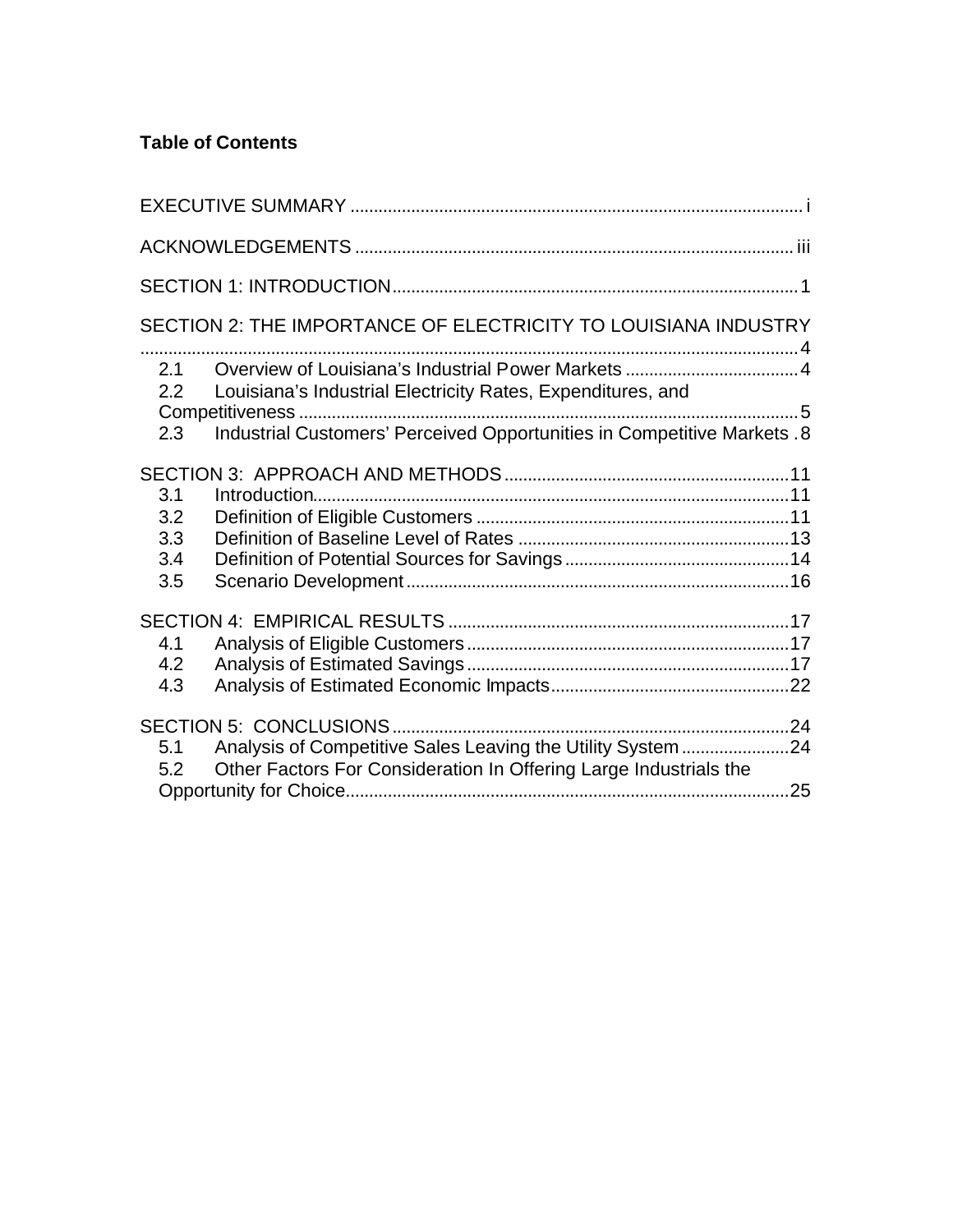#### **EXECUTIVE SUMMARY**

Since 1998, Louisiana has lost 29,200 manufacturing jobs. Some 14 percent of these job losses (4,100) have been in the chemical industry alone. Over the past 24 months, an additional 3,500 layoffs have been announced.

A challenge for Louisiana industry continues to be how it can remain globally competitive in light of rising energy costs. A significant economic development policy challenge over the next several years will be to quickly eliminate barriers to low cost energy resources for the state's manufacturing base. In addition to high natural gas prices, Louisiana industry is currently paying the highest industrial electricity rates in the Southeast according to the U.S. Department of Energy.

One means to reduce pressure on Louisiana industry could be through the adoption of a limited retail choice plan for large users of electricity. A plan of this nature was proposed by the Louisiana Public Service Commission Staff ("LPSC Staff") in July 2001. Under such a plan, large industrial customers with loads greater than 5 megawatts ("MW") would be allowed to choose their own provider of electricity under certain provisions. The purpose of this study has been to provide some empirical estimates of the amount of savings, and economic impacts that could result from implementation of the LPSC Staff Plan.

The study modeled a number of different scenarios under which a limited industrial choice plan may be developed. A range of savings were developed under a range of potential market outcomes. One approach, called the average savings approach, assumed that industrial customers opting to leave the utility system would achieve savings similar, in percentage terms, to those in states that have allowed retail choice. The second approach, referred to as the fixed heat rate approach, examined the savings to industrial customers under a fixed 8,000 heat rate contract.

The study finds:

- Under a average savings approach,
	- o savings for industrial customers could range from as high as \$84 million to \$212 million per year;
	- o The net economic impacts to the Louisiana economy (adjusting for out-of-state leakages) could range from \$55 million to \$118 million per year.
	- o The employment created from an industrial choice plan ranges from a high of 454 jobs to a low of 202 jobs.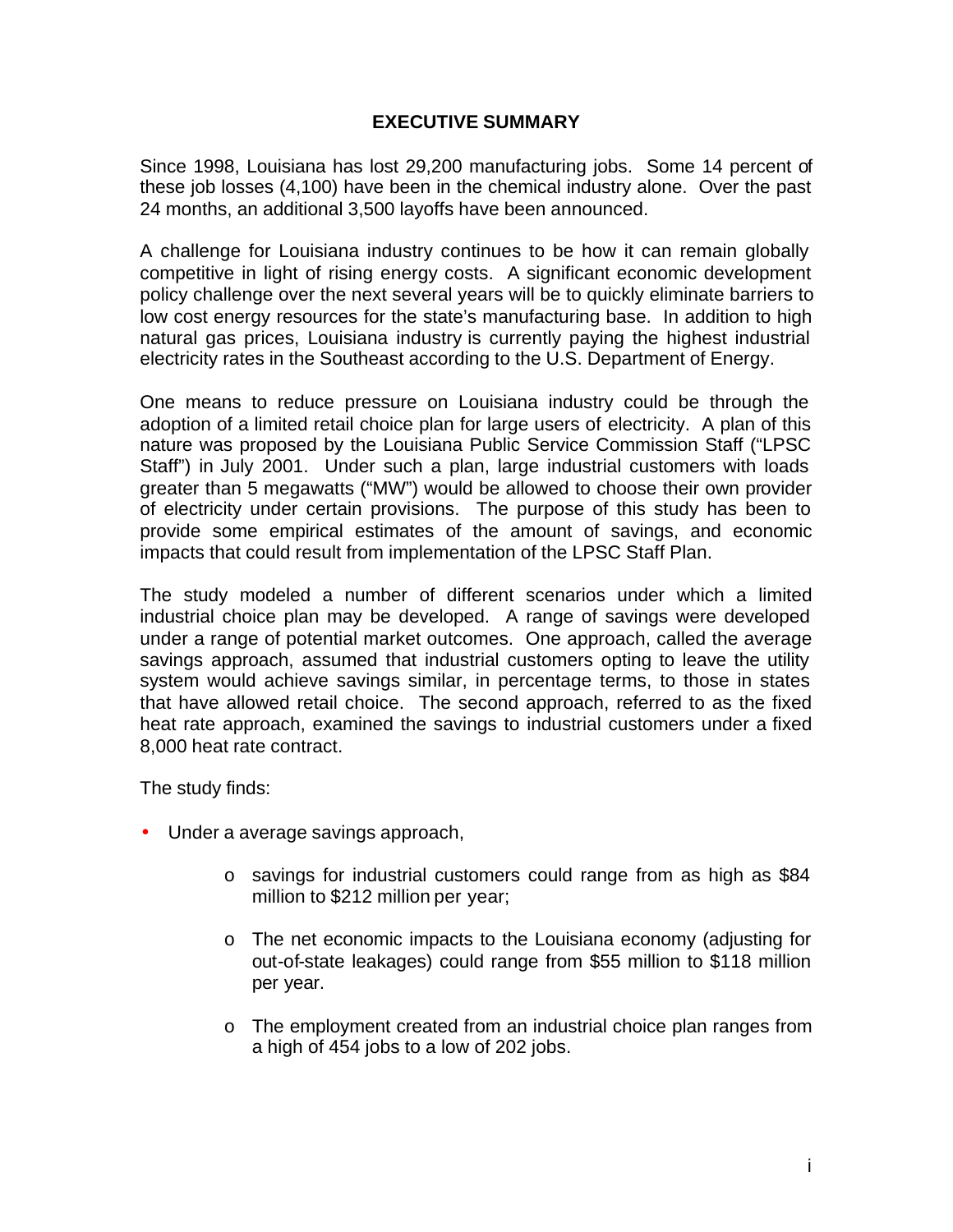- Under a fixed heat rate approach,
	- o savings for industrial customers could range from as high as \$69 million to \$130 million per year;
	- o The net economic impacts to the Louisiana economy (adjusting for out-of-state leakages) could range from \$47 million to \$76 million per year.
	- o The employment created from an industrial choice plan ranges from a high of 292 jobs to a low of 173 jobs.

While adopting a limited industrial retail choice plan sounds appealing, it does have a number of admitted challenges. The largest being how a plan of this nature could be implemented without negatively impacting other smaller customer class (like residential and small commercial customers) that would remain under the protection of regulation.

The concern is based upon the fear that a large shift of sales associated with departing industrial customers could leave the remaining residential and small commercial customers with a considerable amount of costs to recover. However, consider that:

- The amount of sales that appear to be at risk from leaving the utility system are smaller than the generation resource requirements that some utilities have over the next several years. Entergy, for instance, has noted that they will need close to 4,800 megawatts ("MWs") of new generation resources over the next several years: an amount considerably higher than the industrial load eligible to leave the system.
- Louisiana has already experienced a considerable deterioration of industrial sales, for a variety of reasons, since 1996. The 5.4 million MWhs in industrial sales that have been lost to date are greater than the most conservative estimate of industrial sales departing for competition in this study. These historic sales losses range from half, to a third, of the more moderate and aggressive choice scenarios estimated in this study, respectively. Thus, sales losses are already occurring, and while the loss of industrial customers could have some short run rate implications, these losses may be preferable to the long run contraction of industry (and manufacturing employment) in Louisiana.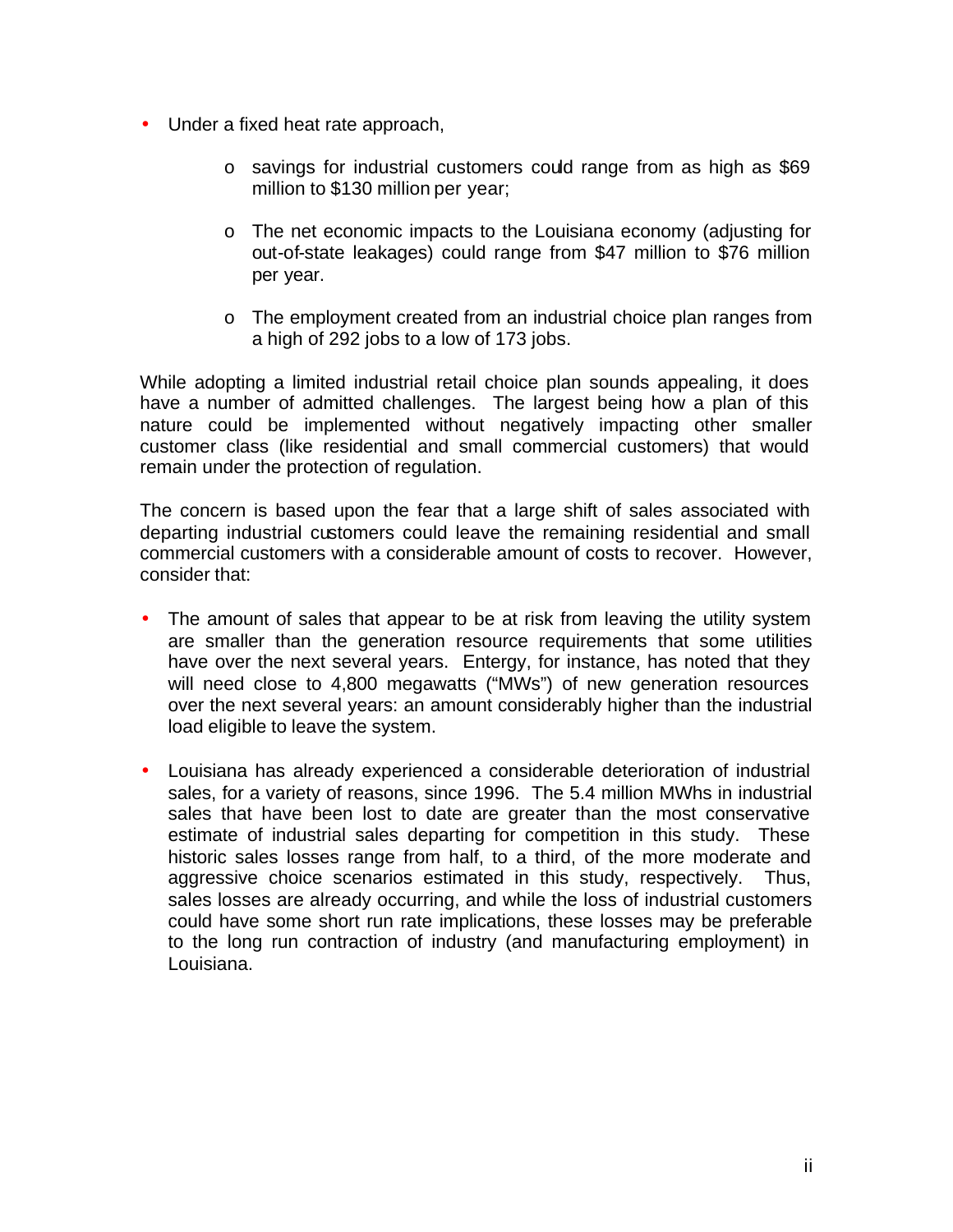## **ACKNOWLEDGEMENTS**

The initial interest associated with this report began in the summer of 2003: a time in which a large number of Louisiana's industrial customers were continuing to suffer from the pressures of a prolonged national downturn in industrial production, high natural gas prices, and global competition. A group of these industrial customers, after consulting with each LPSC Commissioner, approached the Center for Energy Studies ("CES") to conduct an independent examination of the potential savings and economic impacts of the "Staff Plan" proposed in July, 2001. These customers agreed to provide financial support for the study, and while they have offered suggestions about the project's original work plan and scope, neither they, nor the LPSC, have had any involvement in the development of the study approach or results.

All major stakeholder groups were briefed about the study and its results prior to final release. These stakeholders included the LPSC Commissioners, the LPSC Technical Staff, industrial users, several representatives from state agencies, independent power developers, investor-owned utilities, rural cooperatives, and the Office of the Governor. The fact that these briefings occurred should not be construed as any acceptance or rejection of the study by any stakeholder group, but was simply an initiative to inform all parties about the study and its conclusions.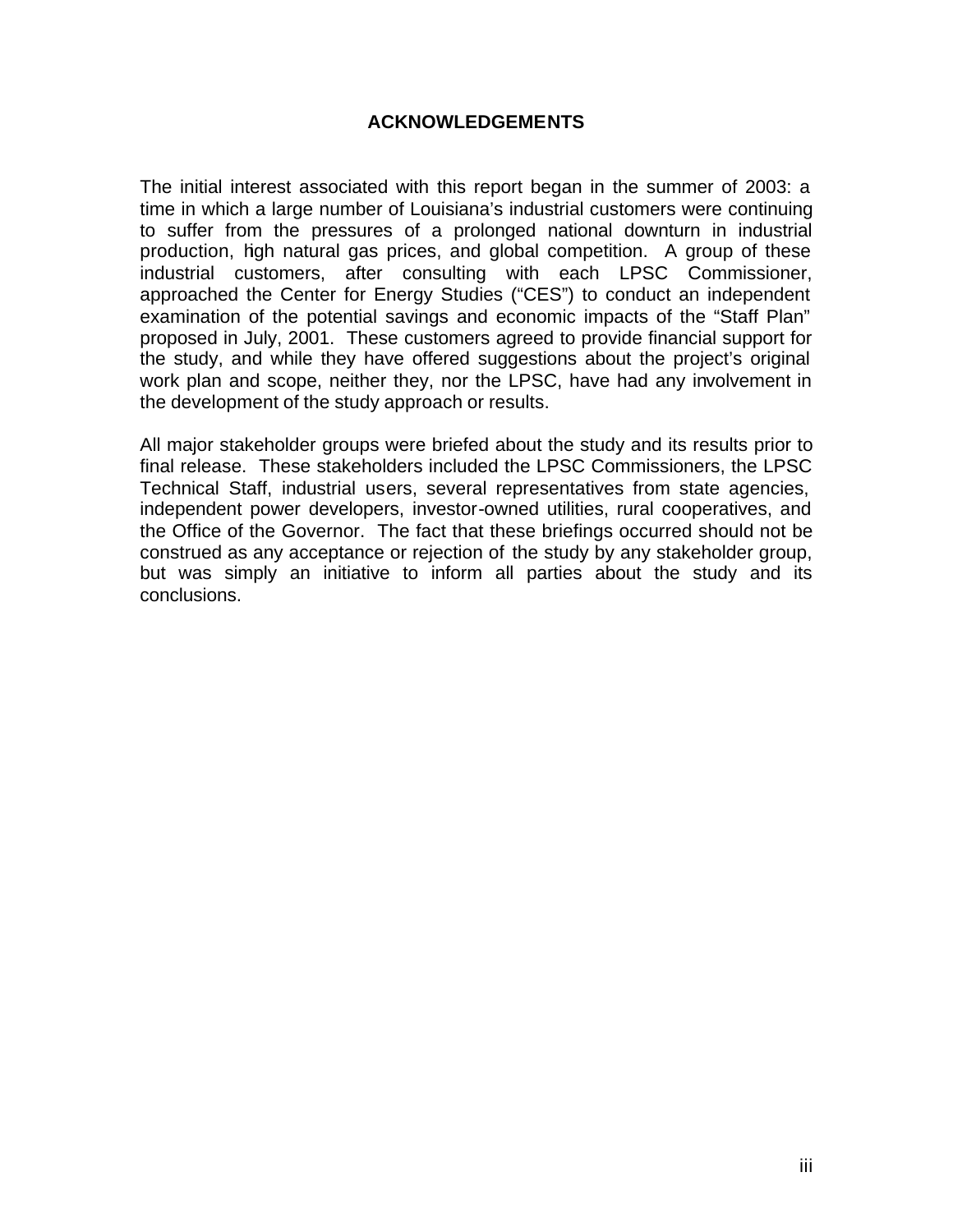#### **SECTION 1: INTRODUCTION**

Repeated studies and practical experience confirm the importance of low cost, reliable supplies of energy for economic development. More developed economies require greater amounts of energy to power homes, businesses, and industries. Even in developed countries like the U.S., many industrial location decisions are based upon access to reliable and low cost sources of energy.

While Louisiana is a major energy producer, it is also a considerable energy user. Louisiana ranks in the top ten states in both natural gas and electricity consumption. When prices for both of these energy commodities increase, industries suffer. Over the past 3 years, increases in natural gas prices have highlighted our manufacturing industries' vulnerability to volatile energy costs.

Louisiana's industrial and manufacturing sector, once over 185,000 jobs strong, is now 84 percent of its 1998 level. In other words, as seen in Schedule 1, since 1998, the state has lost an estimated 29,200 high paying manufacturing jobs. While the state has experienced considerable growth in the construction, service, and government sectors over a comparable period, these industries pay, on average, over 30 percent lower than traditional manufacturing jobs.

Some 14 percent of these job losses (4,100 jobs) have been in the chemical industry alone. These losses represent almost 17 percent of the chemical industry's existing employment level. Despite high oil prices, petroleum refining has also seen the loss of almost 1,000 jobs since 1998. The paper and pulp industry, the third most intense user of energy in the Louisiana manufacturing economy, has lost some 1,300 jobs over a comparable period.

Given the current mobility of industry, both regionally and globally, it should come as no surprise that if Louisiana's industries cannot realize lower cost energy resources here, they are likely to shut down (or curtail operations) and seek these resources opportunities elsewhere. The business headlines in the State's major newspapers over the past 24 months confirm this reality. Schedule 2 summarizes the major layoff, closure, and job loss announcements over the past 2 years. To date, these announcements anticipate the loss, or out-of-state relocation, of some 3,500 jobs.

Perhaps one of the more sobering statistics regarding recent Louisiana manufacturing performance comes from examining the historic trends in gross state product ("GSP") over the past 25 years in constant dollars. This graph of GSP, as shown in Schedule 3, is a measure of the state's annual output and production that has been adjusted for inflation, and is currently at one of its lowest levels in recent Louisiana history. The only period lower was in the early 1980s (1982 through 1986) following one of the most painful post-WWII recessions in U.S. history.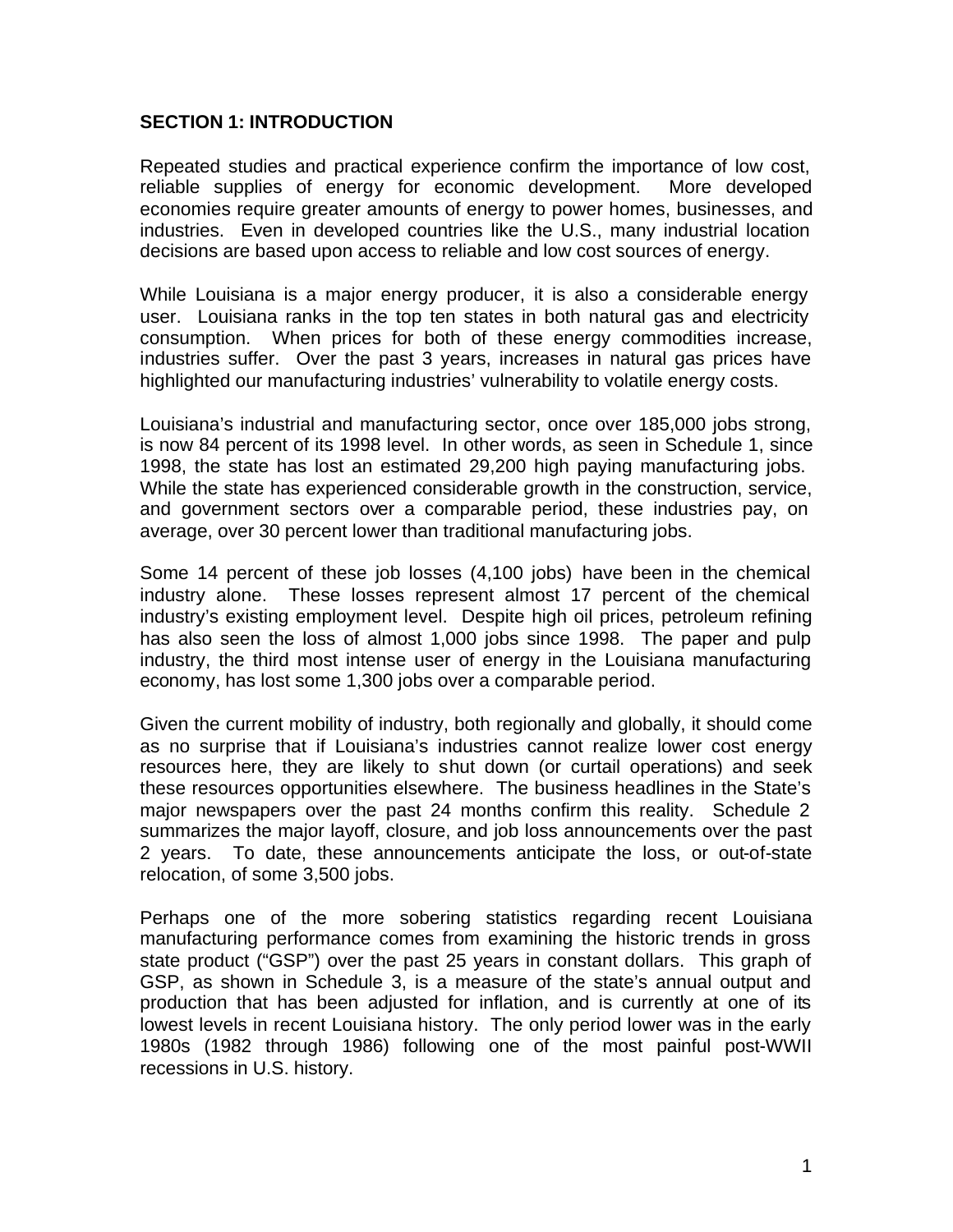An important economic development policy challenge over the next several years will be to quickly eliminate barriers to lower cost energy resources for the State's manufacturing base. Louisiana has already made significant strides in the recent promotion of liquefied natural gas facilities ("LNG") in Louisiana and the Gulf of Mexico region. The State is also working with industry to streamline the process of permitting exploration and production ("E&P") activities to bring additional energy resources on-line more quickly. Another policy tool that could be utilized to provide some relief for the state's large industries would be to allow these companies to choose their own provider of electricity.

In its most recent *Eight Point Plan*, the Louisiana Chemical Industry ("LCA") and the Louisiana Chemical Industry Alliance ("LCIA") encourage the state to promote policies that allow the chemical industry to remain strong in a global market.<sup>1</sup> One of the suggestions offered by LCA/LCIA was to "allow large users the ability to choose their own energy providers." Louisiana allows large users to choose their own natural gas provider, but does not allow industrial customers to choose their own provider of electricity.

In July 2001, the Staff of the Louisiana Public Service Commission ("LPSC") explored the possibility of offering large industrial customers the opportunity to choose their own competitive sources of electricity. Under this proposal, hereafter referred to as the "Staff Plan," industrial customers with loads greater than 5 megawatts ("MWs") would be allowed to choose their own competitive provider of electricity. With this opportunity, however, would come a number of restrictions and responsibilities. $2$  These include:

- (1) Industrial customers would be responsible for their share of the host utilities' "stranded costs" through a non-bypassable charge assessed to their wires bill.
- (2) Industrial customers would be allowed only one opportunity every 2 years to exercise their option to choose a competitive electricity provider. The industrial customer would have to give the utility a six month advance notice that it was going to exercise its option to choose.

 $\overline{a}$ <sup>1</sup>The LCA/LCIA *Eight Point Plan* is an economic development document that offers a number of policy recommendations with the goal of developing a "predictable business environment that reduces investment risk and is conducive to business retention and the creation and growth of innovative chemical companies."

 $2$ The Staff Plan should not be confused with the unfettered retail choice plans adopted in several states across the U.S. over the past several years. The plan proposed by the LPSC Staff is very limited in terms of the types of customers allowed to leave the system, and the process under which they opt to choose their own electricity providers. The details are included in: *Final Response of the Commission Staff to Comments on Proposed Competitive Transition Plan*. Prepared by the Staff of the Louisiana Public Service Commission with the assistance of Exeter Associates, Inc. J. Kennedy and Associates and Stone, Pigman, Walther, Wittmann & Hutchinson, LLP, July 2001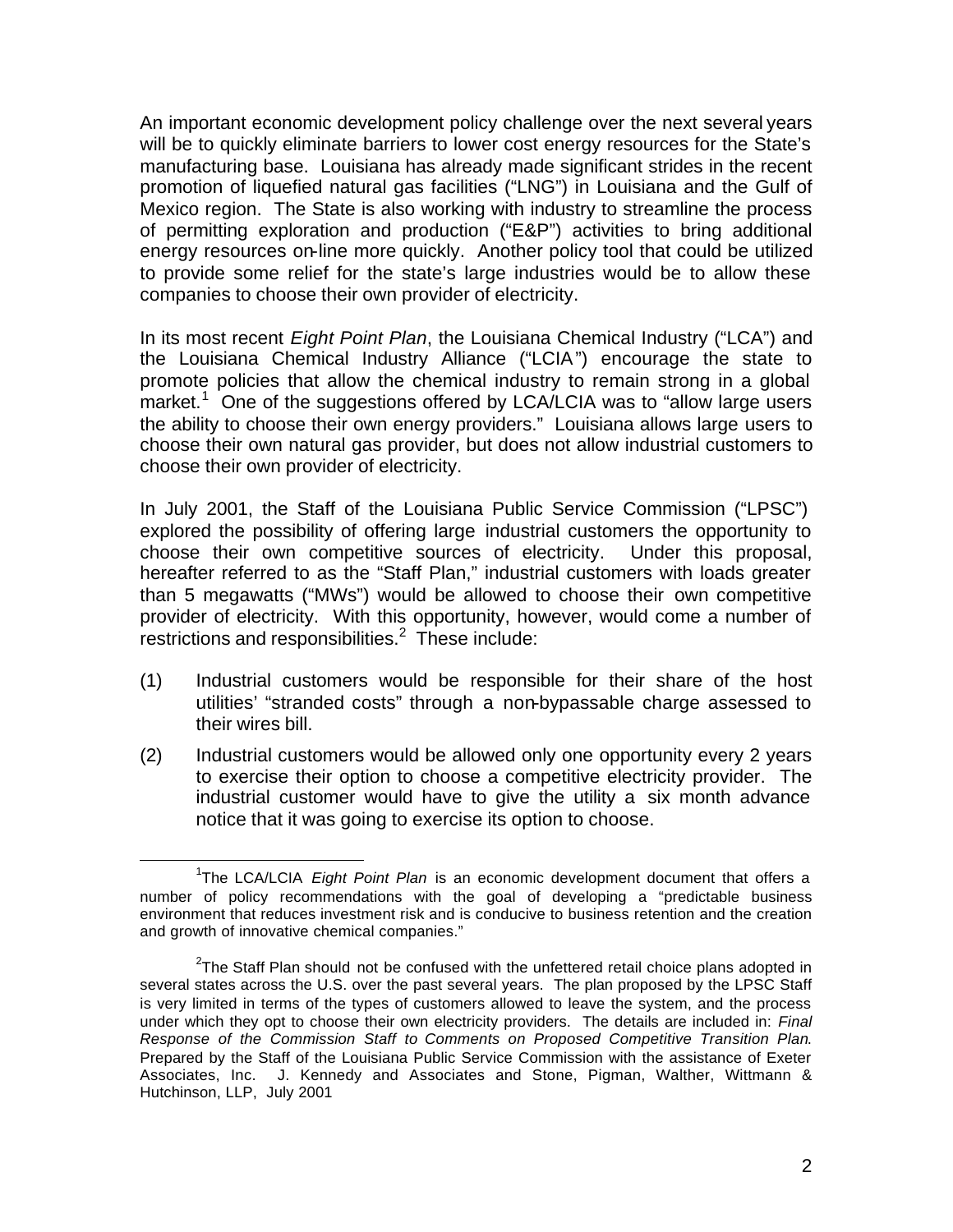- (3) Any industrial customer that chooses a competitive provider of electricity, and decides later that it would like to return to utility service, would have to give its host utility notice of one year.
- (4) Industrial customers that choose to return to utility service would be required to take the higher of market or regulated prices.

The purpose of this research has been to examine the potential savings and economic impacts associated with the Staff Plan. This report is provided in four additional sections.

The second section of this report examines the current state of Louisiana industrial activity, its electricity consumption, and the importance of electricity to various industrial processes. A comparison of Louisiana industrial rates to those in other states, as well as the overall U.S. average, has also been provided.

The third section of this report outlines the approaches and methods used in estimating the potential industrial choice savings, as well as the economic impact of these savings.

The fourth section of this report provides the estimated savings and the potential economic impacts associated with the proposed Staff Plan.

The fifth and last section of this report presents the study conclusions, and reflects upon the issues associated with sales losses and cost shifting that could result from implementation of the Staff Plan.

The schedules that are referenced throughout the text are provided at the end of this report.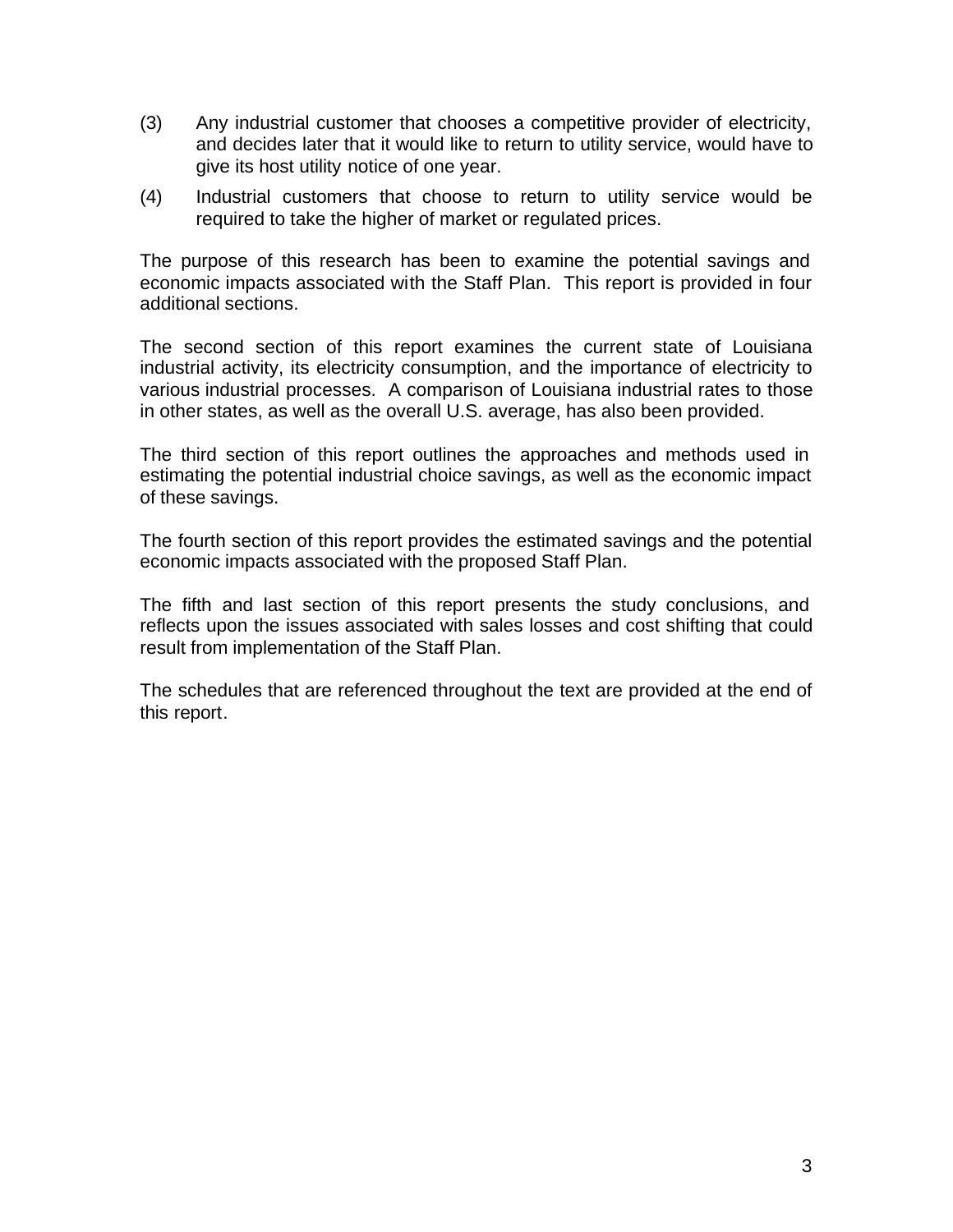# **SECTION 2: THE IMPORTANCE OF ELECTRICITY TO LOUISIANA INDUSTRY**

Many industrial customers in Louisiana believe that they could realize lower costs, increased service flexibility, and increased on-site profitability if they were allowed to secure their power supplies in open competitive markets, much like they have been doing for years with natural gas. Today, Louisiana's industries are facing the double pressures of global competition and high domestic energy prices. For them, even the slightest reduction in energy costs is significant.

This section of the report examines the issues associated with industrial energy costs, their importance, and industrial customers' perceptions regarding their ability to secure more cost-effective deals in a competitive market.

## **2.1 Overview of Louisiana's Industrial Power Markets**

Industrial users in Louisiana consume a considerable amount of energy. Schedule 4 shows the two primary forms of energy used by each Louisiana industrial sector.<sup>3</sup> While overall energy usage is concentrated in natural gas, industrial electricity use in the state is also significant.

Schedule 5 shows historic Louisiana industrial electricity sales. $4$  While electricity sales are lower than that of the mid to late-1990s, they still hover between 25 to 30 million MWh per year. This level of usage makes Louisiana one of the larger industrial users of electricity in the U.S. (see Schedule 6). While total electricity sales for the state currently ranks towards the low end of the country's major purchasers, this ranking hides the true magnitude of Louisiana's industrial usage. Consider that:

- (1) Despite a relatively lower level of total industrial sales, Louisiana's industrial customers purchase electricity on a relatively intense basis (i.e., more purchases on a per-customer basis).
- (2) Louisiana's industrial customers generate a considerable amount of their electricity, thus, reported sales from utilities (which are presented in Schedules 5 and 6) hide the true magnitude and importance of electricity consumption at the State's industrial facilities.
- (3) These numbers tend to be skewed towards the large number of smallersized industrial customers that, in most cases, would not be eligible for retail choice under the proposed Staff Plan. Examining these figures on an SIC basis reveals the exceptional magnitude and importance of electricity

 $\overline{a}$ 

 $3$ Industrial sectors are represented by Standard Industrial Code ("SIC").

<sup>&</sup>lt;sup>4</sup>These sales are purchases from utilities, and as noted later in this section, do no represent total consumption since many industrial customers can generate their own electricity on-site.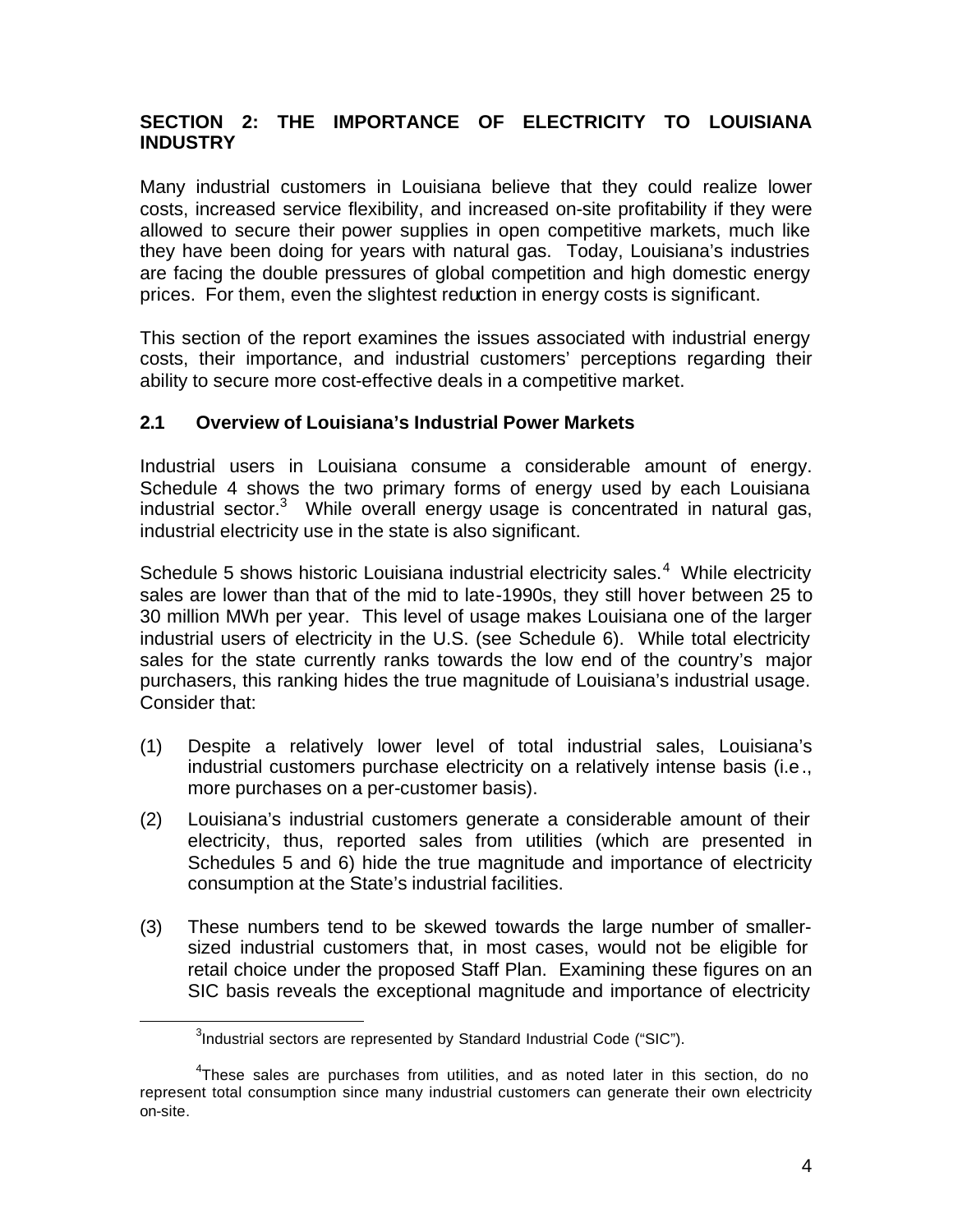consumption for some of Louisiana's most important industries like chemicals and refining which combined, account for close to half of total manufacturing GSP in the state.

Schedule 7, for instance, shows the recent trends in average industrial sales per customer. While these numbers have been decreasing since the mid-1990s, per customer sales are still around 1,800 MWh per customer. This makes Louisiana the 11<sup>th</sup> largest per customer industrial purchaser of electricity in the U.S. (see Schedule 8). This is considerable given the fact that close to 26 percent of Louisiana's electricity is generated and used on-site at industrial facilities through cogeneration processes (see Schedule 9 and Schedule 10).

In 2002, Louisiana's industries generated over 23 million MWh of electricity – or 86 percent of the electricity it purchases from utilities on an annual basis. This makes the state the second largest industrial cogenerator of electricity in the U.S. (see Schedule 11) If Louisiana's industrial on-site generation were added to the total sales numbers discussed above, the state ranks in the top five states in terms of total usage (see Schedule 12), and  $7<sup>th</sup>$  in terms of industrial usage per customer usage (Schedule 13). Historic industrial sales, combined with historic industrial generation, are presented in Schedule 14.

Schedule 15 however, drives home the importance and magnitude of electricity usage for each of Louisiana's industrial sectors. This table examines total and average usage for each industrial sector. The chemical industry, for instance, uses as much as 21.6 million MWhs of electricity annually. The refining industry (Petroleum and Coal Products) can use as much as 6.6 million MWhs, while the paper and pulp industry uses as much as 6.0 million MWhs.

One of the unique aspects of Louisiana's power markets is its overwhelming concentration of industrial customers and sales as a percent of the overall market. Schedule 16, for instance, presents Louisiana's historic industrial sales as a percent of total sales. In 1996, industrial sales amounted to 43 percent of total Louisiana retail sales. The U.S. average during this period was considerably lower, around 33 percent. Since 1996, Louisiana's industrial sales, as a share of total retail sales, have fallen by 20 percent and now stands around 34.5 percent.

#### **2.2 Louisiana's Industrial Electricity Rates, Expenditures, and Competitiveness**

Schedule 17 shows historic annual electricity expenditures for Louisiana's industrial customers. During the natural gas price increases of 2000-2001, industrial rates increased to a record \$1.6 billion per year level. These expenditures have fallen in 2002-2003 in large part due to the decreases in sales (MWhs purchased) during the period.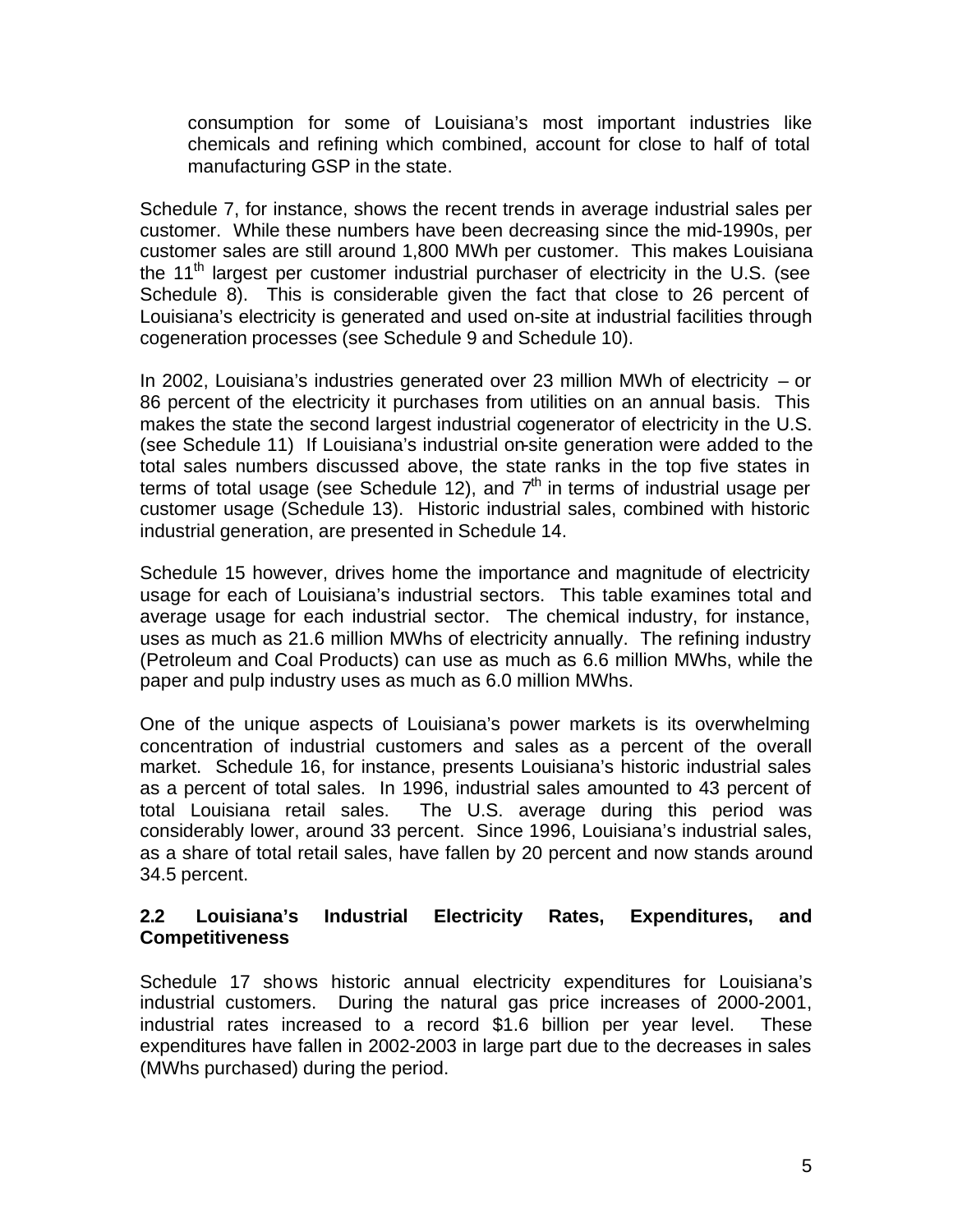Schedule 18 provides a table that estimates the average expenditures by industry sector for 2002. An average firm in the chemical industry, for instance, can spend as much as \$6.2 million per year on electricity from utilities. An average firm in the petroleum refining industry can spend as much as \$10.5 million per year on electricity, while a typical firm in the paper manufacturing industry spends as much as \$5.6 million in annual electricity costs. While considerable, these figures are probably an understatement of total industryspecific electricity expenditure since they are based upon purchases from utilities and do not include the costs of on-site power generation.

Historically, Louisiana has been an attractive area for industrial development, particularly in the chemical and refining industries. Both of these industries arose in the wake of traditional oil production in the region. Refineries, for instance, were established in Louisiana to process the state's crude oil resources (as well as those imported from other areas) into refined products. The chemical industry also grew in this region to develop products from the natural gas that, in earlier decades, had little commercial use.

Low-cost energy inputs furthered the expansive development of the chemical and refining sectors in Louisiana. However, recent shifts in energy prices have put these industries at a considerable disadvantage in an increasingly competitive, and global, marketplace. A recent report by the LSU Center for Energy Studies outlined the implications that changing natural gas prices have on Louisiana industry.<sup>5</sup>

But changes in natural gas prices and their impact on industry are only half of the story. These increases also impact electricity rates since a considerable portion of the state's power generation comes from natural-gas fired generators. For electric utilities, having the lowest cost gas resources, and using those resources in the most efficient manner possible, is critical in keeping rates low for households and businesses.

Consider Schedule 19 which shows Louisiana industrial electricity prices over the past decade. In the early part of the decade, Louisiana industrial electricity rates were competitive with both the Southeastern and national averages. These advantages however, begin to fade relative to the Southeast in 1996 and the U.S. in 2000.

The erosion of this competitive advantage in industrial electricity rates is demonstrated more clearly in Schedule 20. Here, Louisiana's rates are compared as a ratio to both the Southeastern and national averages. A ratio of 1

 $\overline{a}$ <sup>5</sup>Dismukes, David E., Elizabeth A. Downer and Dmitry V. Mesyanzhinov. *The Economic Opportunities for LNG Development in Louisiana*. Baton Rouge, LA: Louisiana State University, Center for Energy Studies, 2004. A range of outcomes was presented in this study that examined the implications of various LNG development outcomes and their impact on industrial expenditures and production.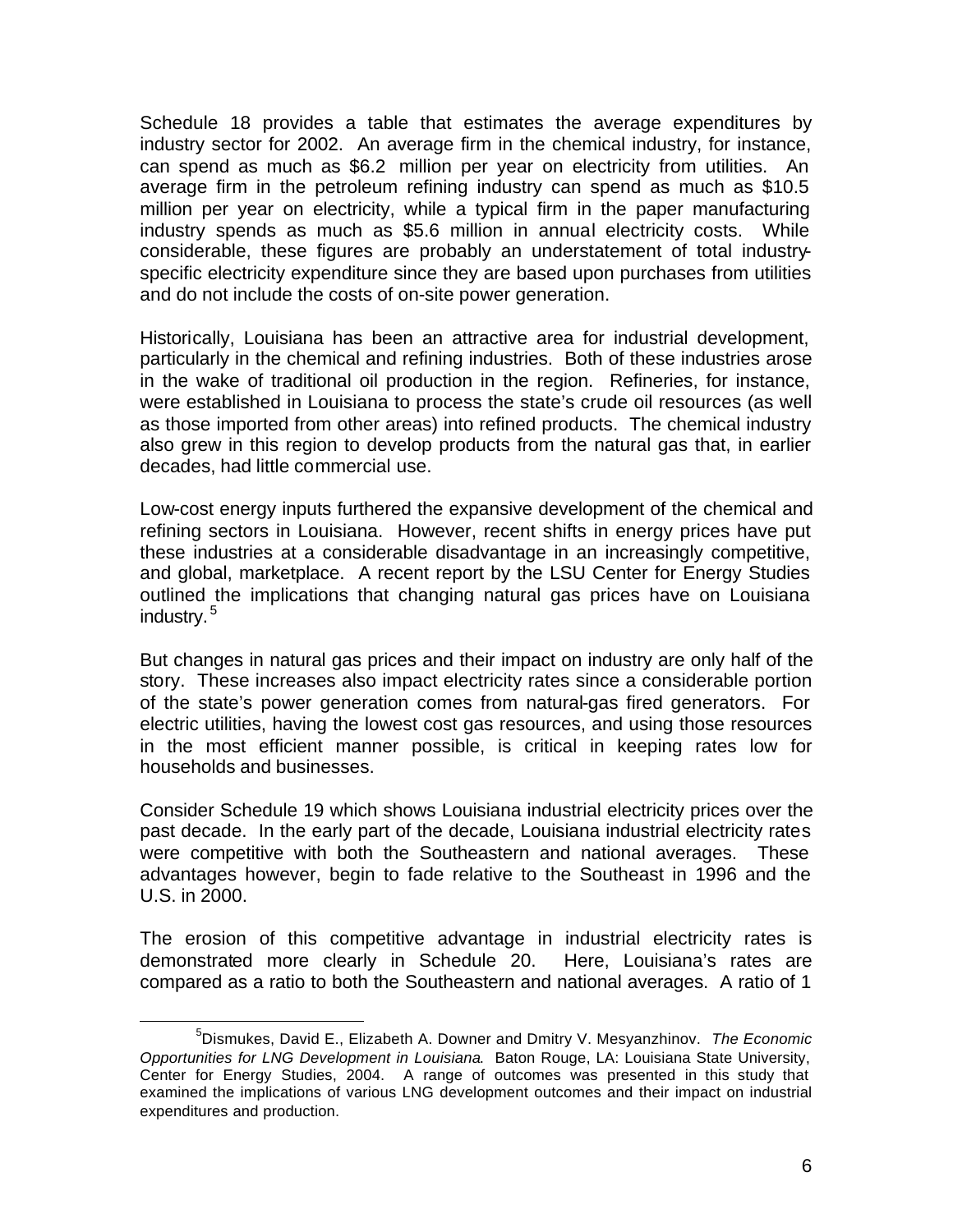or less means that Louisiana's industrial rates are equal or less than the Southeastern or national average. A ratio greater than 1 means that Louisiana's industrial rates are higher than the Southeastern or national average. As seen in this schedule, Louisiana begins to loose its competitive advantage with the Southeast in 1996 (a ratio at, or exceeding 1) and the national average in 2000.

Perhaps a more important comparison of electricity rates is the one presented in Schedule 21. If one presumes that Louisiana's major competition for job location opportunities are the other states in the southeast, then a direct comparison of our industrial electricity rates relative to neighboring states in the southeast gives us an indication of how competitive we are with regards to part of an industry's energy costs. Schedule 21 shows that in 2003, Louisiana had the highest rates in the southeast. Louisiana industrial rates are almost 2 percent higher than those in Florida and over 4 percent higher than those in Texas.

As noted earlier, Louisiana's manufacturing base is heavily concentrated in the chemical and refining industries. These two industries account for 50 percent of the state's total manufacturing gross state product ("GSP"), and have located in Louisiana because of their dependence on low-cost energy resources and inputs that have been available in Louisiana for decades. However, Louisiana is not the only state with these resources, and another rival for the state's manufacturing base is located on just the other side of the Sabine River.

Texas, like Louisiana, has also historically had low-cost energy resources. Today, Texas is first in natural gas, and second in oil production in the U.S. $^6$ Several industries that are located in Louisiana have sister facilities in Texas. These affiliated companies have healthy rivalries and compete internally for capital dollars associated with expansions and plant improvements. Louisiana should be seriously concerned when the profit opportunities, and overall consolidation trends, preference Texas facilities over those located in Louisiana.

Schedule 22 presents a comparison of recent historic trends between Louisiana and Texas industrial electricity rates. Like the southeastern and national trends discussed earlier, Louisiana lost its competitive advantage in electricity rates with Texas in 1995. And, with the exception of a one time blip in 2002, Louisiana continues to have industrial rates higher than those of our neighbor and closest competitor for refining and chemical investments.

Schedule 23 examines Louisiana's industrial rates as a percent of those offered in Texas. The erosion of our competitive advantage with Texas is clear. While the differences between Texas and Louisiana rates may appear small, consider that since 1996 (through 2003), they amount to \$611 million difference in electricity expenditures, or some \$76.4 million per year, on average.

 $\overline{a}$  ${}^{6}$ Based on a comparison of combined onshore and offshore oil and natural gas production.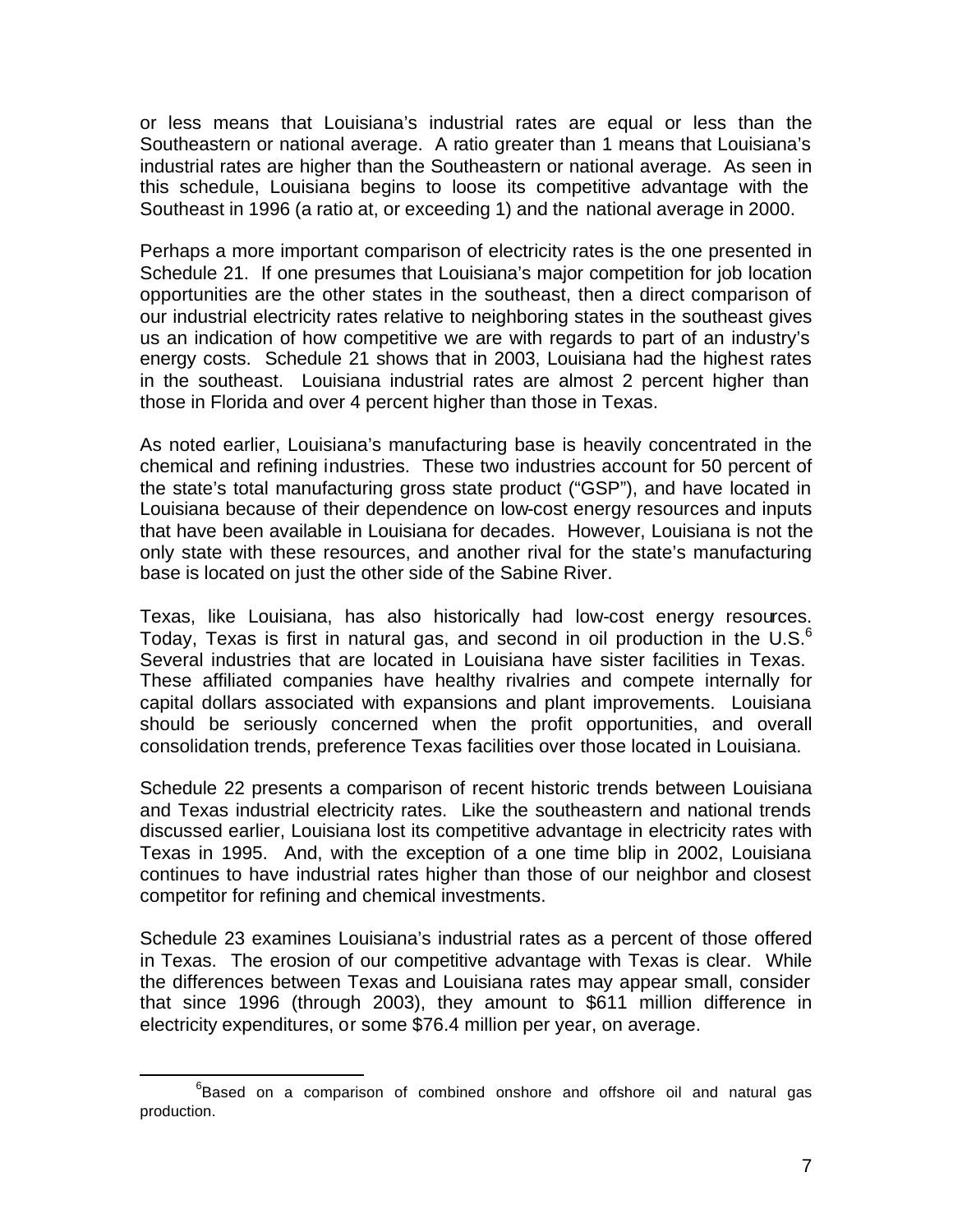## **2.3 Industrial Customers' Perceived Opportunities in Competitive Markets**

Industrial customers, as well as competitive electricity suppliers, list a host of factors supporting their belief that competitive markets could result in lower retail prices for large industrial plants in Louisiana. These factors include:

- (1) Recent trends in regional wholesale power markets.
- (2) Trends in retail rates relative to those in wholesale markets.
- (3) The successes observed by industrial customers in other markets that have some form of competition.
- (4) There is a glut of underutilized independent power generation located throughout the state that could offer industrial customers a wide range of (physical) competitive supplies to choose from.

*Regional Wholesale Power Markets:* Schedule 24 provides a graph that examines monthly average industrial retail rates and the average wholesale market rates.<sup>7</sup> For the most part, wholesale prices are below retail rates. However, there are a number of instances where wholesale rates are considerably lower than the average retail rate. As seen in the table in the upper right corner of the schedule, since January 2001, both Cleco and Entergy's average industrial rates have exceeded the wholesale market rate by a factor of 1.5 almost 58 percent of the time. Further, Entergy's industrial retail rates have exceeded the wholesale rate by a factor of 2.0 over 6 percent of the time. For Cleco, this occurs over 15 percent of the time.

Conversely, there were a number of occasions where AEP-SWEPCO's retail industrial rates were actually below wholesale market rates. This occurred almost 28 percent of the occasions (or 10 out of 36 months). The only time when Entergy's and Cleco's rates were below wholesale occurred in February 2003 when exceptionally cold weather resulted in natural gas price spikes of \$18 per Mcf.

Wholesale rates in the Entergy sub-region are heavily influenced by natural gas prices, a relationship highlighted in Schedule 25. While these wholesale rates will reflect real time shifts in gas prices, regulated industrial rates will not since there is usually a 2-month lag before fuel costs are recovered in rates. Schedule 26 provides a comparison of lagged retail rates to those in competitive wholesale markets. The goal of the schedule is to correct for differences in fuel recovery timing. Despite the adjustment, there are still considerable instances in which retail rates are in significant multiples of those in wholesale markets.

 $\overline{a}$  $7$ Here, wholesale power rates are defined as the into-Entergy peak prices as reported by Intercontinental Exchange. Off-peak rates would generally be lower.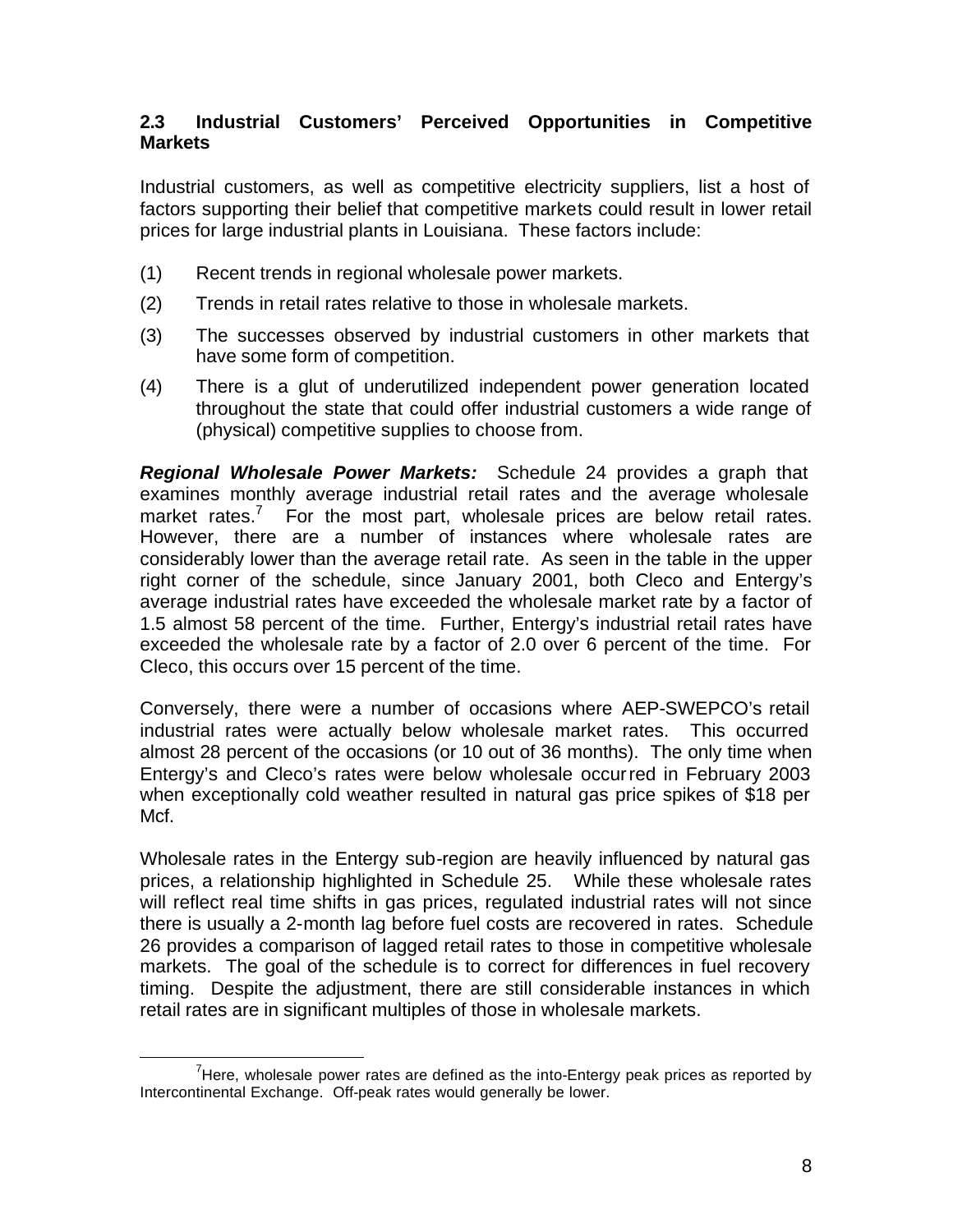*Industrial Experiences in Other Restructured States:* Another factor to consider in estimating potential industrial savings in a limited choice program would include an evaluation of large industrial savings and participation rates in states that have adopted retail choice.<sup>8</sup> While the success of retail choice for all customers is subject to much debate, the one area where choice appears to have been more successful has been with large industrial customers.

Schedule 27 presents a comparison of recent state restructuring experiences as it relates to industrial customers. Retail choice states, and their respective utilities, have been highlighted in this analysis, as well as the number of participating industrial customers and load. One conclusion that can be drawn from this comparison is that while the number of customers choosing competitive providers in the various states is mixed, the percent of load choosing competitive alternatives is usually significant.

Another analysis that should be considered is the level of savings that industrial customers have achieved since the inception of retail choice in their respective states. Rates have been compared pre- and post-restructuring (Schedule 28). Under the total average rate comparison, 10 out of the 14 states examined saw decreases in their industrial rates ranging from less than one percent (Ohio) to close to 15 percent (Maryland). The average decrease across all states is 3.9 percent (this average increases to 5.2 percent when Oregon is excluded).

*Louisiana Merchant Power Development:* Another source of potential savings for large industrial customers is the option to take service either directly or indirectly from one of the numerous merchant power facilities that have been developed in the state over the past several years. Since 2000, over 7,000 MWs of merchant capacity has been developed in Louisiana alone.<sup>9</sup> This significant amount of development, as well as development in the neighboring states has resulted in considerable regional wholesale market efficiency gains and wholesale price decreases.

Schedule 29 shows the decreases in the implied on-peak market clearing heat rate over the past several years for the Entergy sub-region. While fuel prices may have been increasing over the period, the efficiency with which fuel is being used for wholesale purposes has increased dramatically. This increasing efficiency trend (i.e., decreasing market clearing heat rates) is the direct result of increased supply of competitive merchant facilities in the region.

 $\overline{a}$  $8$ To date, no state has adopted an industrial-only retail choice plan although several are considering the opportunities.

<sup>9</sup> See Dismukes, David E., et.al. *The Power of Generation: Continued Economic Benefits from Independent Power Development in Louisiana*. Baton Rouge, LA: Louisiana State University, Center for Energy Studies, 2003.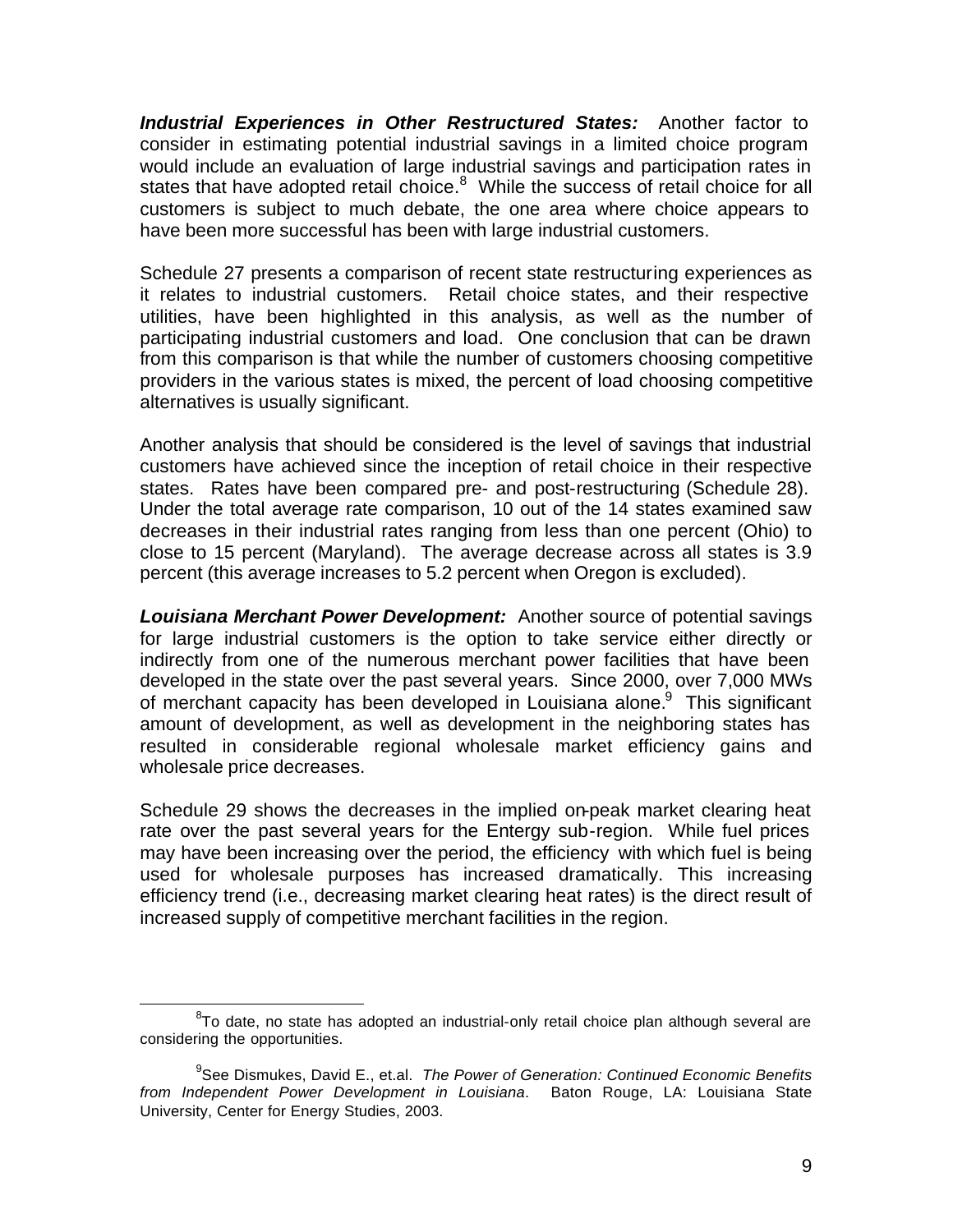There is some reason to believe these new, underutilized merchant generating resources could serve as a competitive source of supply to large industrial customers if they were allowed to exercise these options under a retail choice plan. As shown in Schedule 30, many of these generators are located in very close proximity to eligible industrial facilities. Almost 26 percent of the eligible industrial sales are located within 5 miles of a merchant generator, and close to half (48 percent) of eligible industrial sales are located within 10 miles.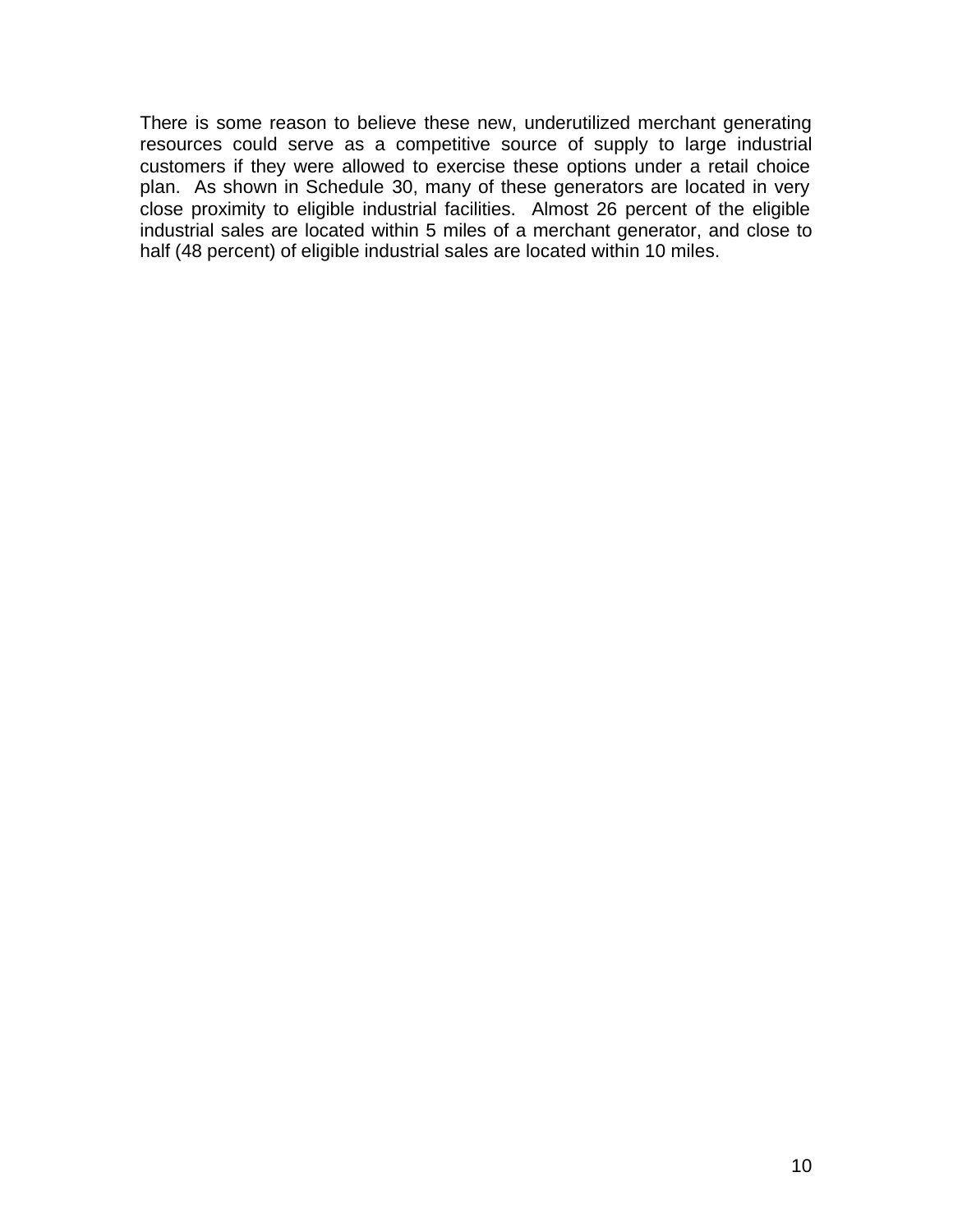# **SECTION 3: APPROACH AND METHODS**

#### **3.1 Introduction**

Estimating the potential savings associated with a limited large industrial choice plan, like the one envisioned in the Staff Plan, is a complicated undertaking. Of all customer classes, the industrial class is one of the most heterogeneous and difficult to model. Every attempt was made during the course of this research to use the most disaggregate data possible. Thus, the data, and ultimately the estimates of rate savings and economic impacts, are based upon firm-specific survey information collected during the period 1999-2002.

This section of the report outlines the various methods, approaches, and assumptions used to model potential retail savings and the economic impacts associated with the Staff Plan. The discussion includes an overview of:

- (1) How eligible customers are defined and how they match with the information collected by the LPSC Staff in its Retail Choice Collaboratives Process;
- (2) How the base level of rates were determined and how those compare with the base rates established by the LPSC Staff in its Retail Choice Collaboratives Process;
- (3) How fuel rates were determined in order to reconcile the varied sources of data that were in mixed terms (i.e., base rate versus total rate basis); and
- (4) How large industrial customer retail choice "take-rate" scenarios were determined and modeled.

Any model has a number of assumptions and limitations. The assumptions and/or limitations applicable to our research are discussed in each of the following subsections.

#### **3.2 Definition of Eligible Customers**

As noted earlier, this study attempted to avoid averages and generalized aggregations of information wherever possible. Since the LSU Center for Energy Studies ("CES") did not have access to the customer-specific information collected in the discovery process by the LPSC Staff in the Retail Choice Collaboratives Process, an alternative means of examining plant-specific impacts was developed.

Plant-specific information was used in this research for two primary purposes. First, in order to keep with the project goals, estimates were developed to get as close as possible to the individual customer level. Often, broad averages and aggregations of customer data can mask the potential savings, as well as the distribution of those savings, across customers of various different sizes. While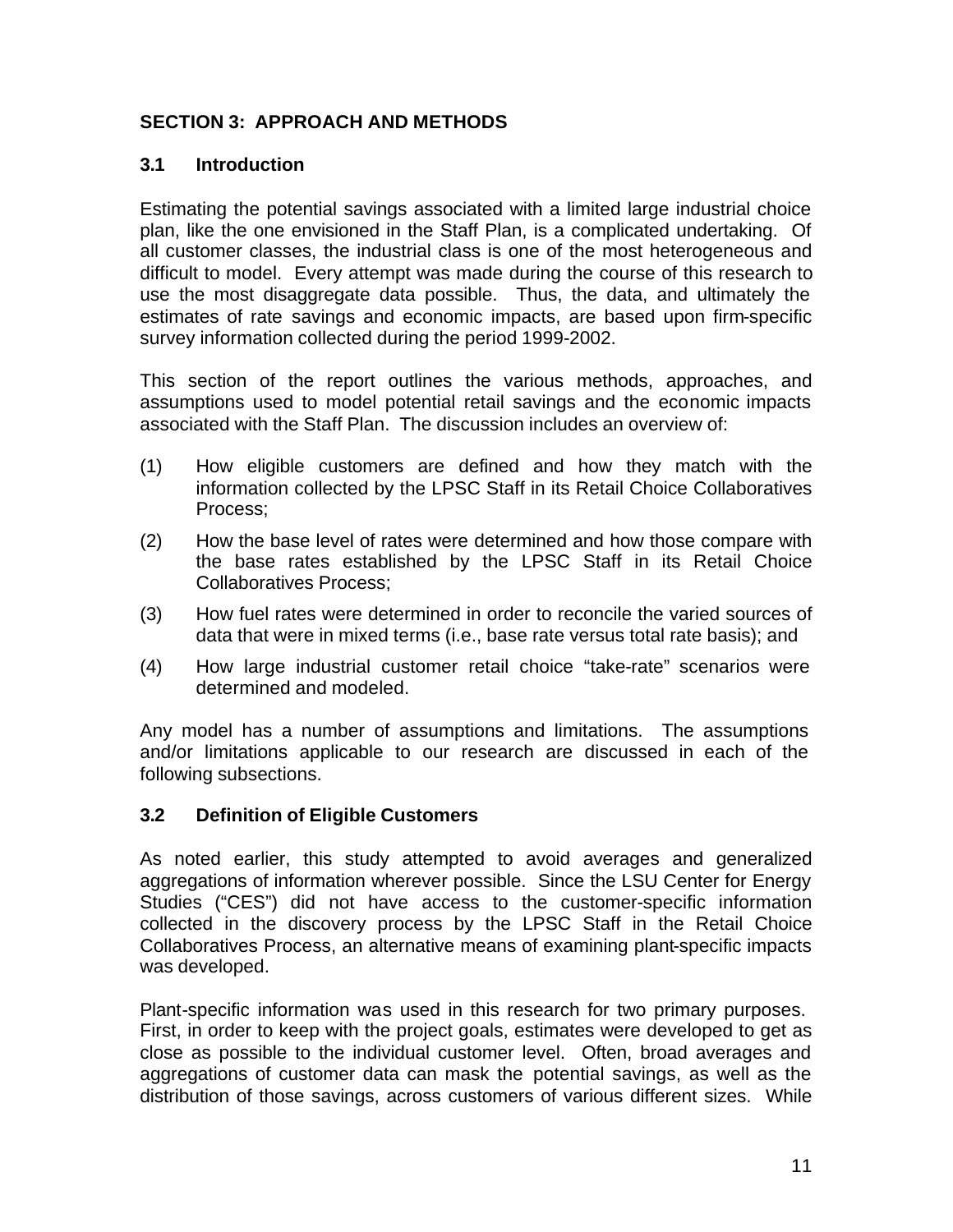the Staff Plan would only allow customers with loads greater than 5 MW the ability to choose their own electricity provider, initial research indicates that this is still a relatively diverse class of customers.

Second, firm-specific information can be tied to Standard Industrial Code ("SIC") as well as specific parishes located throughout the state. Developing estimates on a SIC and parish-specific level allows rate savings to be directly linked to the CES economic impact models without any adjustments or additional assumptions regarding the industry-specific nature of rate savings. Thus, these firm-specific results serve as the bridge to translate savings to SIC and then into the CES economic impact models.

The CES industrial database was used to estimate: (a) the specific customers eligible for retail choice; and (b) their annual electricity usage. The primary source of information for this database is the Manufacturing and Industrial Plant Database ("MIPD") as modified, customized, and updated in certain instances by CES.

The CES selection of eligible industrial customers came very close to that compiled by the LPSC Staff in its Retail Choice Collaboratives investigation and is presented in Schedule 31. The reconciliation between these two sets of information has been provided in Schedule 32. In general, CES determined that there were 139 customers eligible for industrial retail choice under the terms proposed by the LPSC Staff. The CES estimate is 6 customers greater than the LPSC Staff estimate. Overall electricity usage numbers were three percent lower than those estimated by the LPSC Staff in the Collaboratives Process.

On a per-utility basis, the CES numbers were closely aligned with those estimated by the LPSC Staff for the Entergy companies. CES estimates 111 eligible customers, while the LPSC Staff estimates 112 customers. CES electricity usage estimates were 7 percent bwer than those noted by the LPSC staff. The largest difference between the two sets of analyses was found in the AEP-SWEPCO and Cleco estimates. Both eligible customers and loads differ from those estimated by the LPSC staff.

Some reconciliation was conducted in order to bring the CES usage figures into line with the LPSC estimates. No adjustments were made to the number of customers since, at least in the aggregate, they were relatively close to the numbers provided by the LPSC. The electricity usage provided by the LPSC Staff was used as the base level for rate savings estimation purposes. In order to reconcile the two sets of information, the differences between the CES electricity usage numbers and those estimated by the LPSC were pro-rated across all customers based on utility-specific differences and customers.

For example, if the Rhodia Chemical Plant accounted for 1 percent of the total eligible Entergy load, it was assigned 1 percent of the Entergy-only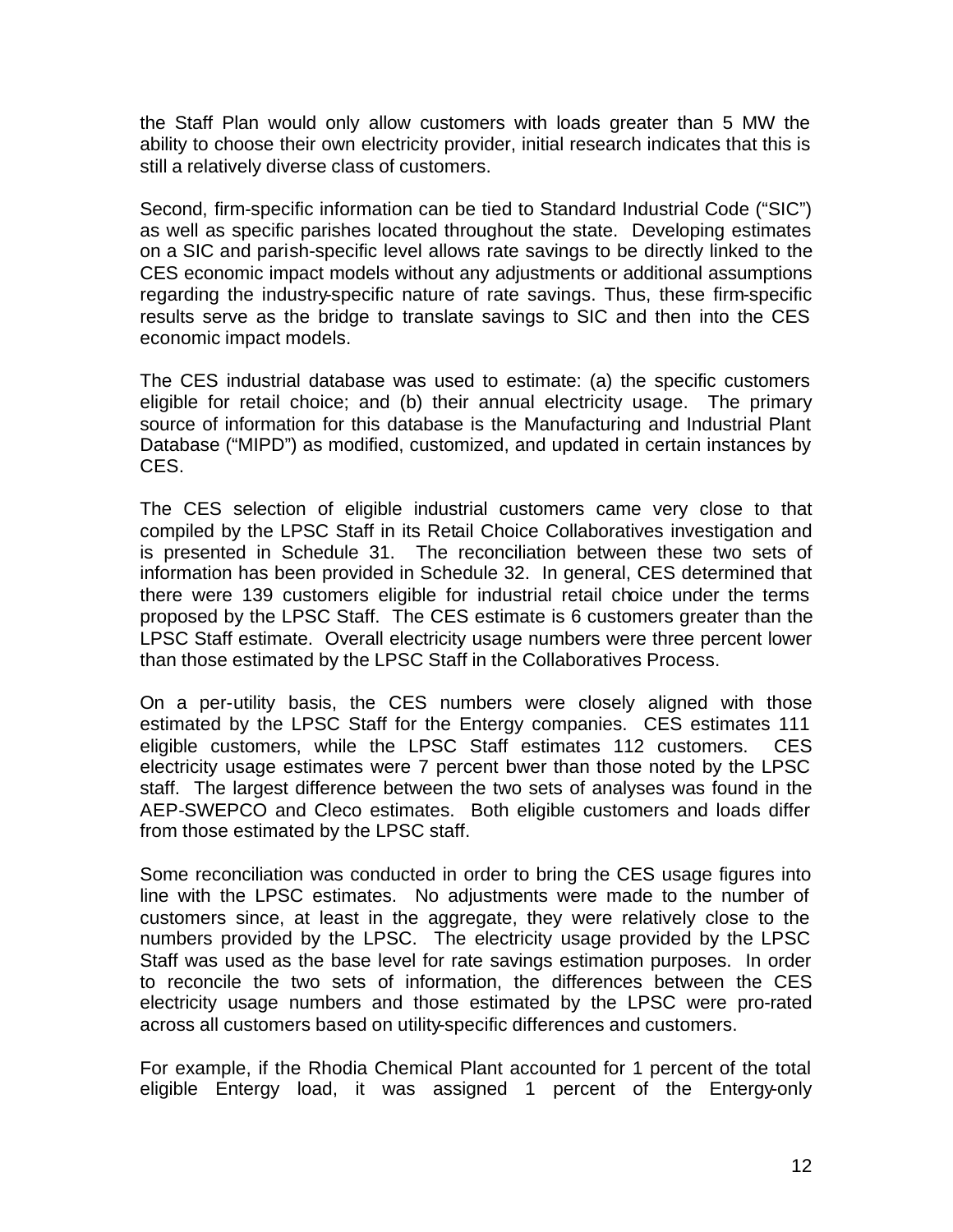underestimate amount. This adjustment helps bring the two sets of usage numbers to equal levels on a per customer and aggregate basis. Similar calculations were conducted for AEP-SWEPCO and CLECO which also helps to address the larger usage imbalances (but makes no correction in eligible customers).

## **3.3 Definition of Baseline Level of Rates**

In order to accurately assess savings, a baseline set of rate information must be developed. Overall industrial average revenue, as collected by the U.S. Department of Energy, Energy Information Administration ("DOE/EIA") is one potential source of information. However, this information can average over important differences in rates for large industrial customers.

Consider, for instance, that large industrial customers taking interruptible service or special contract service, get significant discounts relative to traditional large service tariff rates. Using an average would be misleading since the average rate would be higher than these discounted interruptible rates, and would overestimate the potential savings associated with choice for these types of customers.

As noted earlier, this study attempted to use the most disaggregate rate information possible. Thus, the baseline average revenue information used in this study is based upon FERC Form 1 Rate Schedule information. 2002 rate schedules for each utility were collected from information provided in the annual FERC Form 1 filings.

Rate schedules for large industrial customers were separated and customers were then allocated by type of service (i.e., large power service, interruptible service, high load factor, special contract). Average revenues provided in these schedules are on a total company basis and include fuel as well as base revenues.

This study also considered the average revenue information compiled by the LPSC Staff and presented in Table 1 of the Retail Choice Collaboratives Process Recommendations Report (Schedule 31). This table provides rate information (i.e., average revenues) in base revenues terms only.

One of the problems with using both of these sets of rate information (FERC Form 1 and LPSC Collaboratives data) is that they are based on different terms. The FERC Form 1 information is based on a total rate basis (which includes fuel), while the LPSC Staff data is on base rate terms alone. Further, as will be discussed later, a number of other rate options considered in the analysis are also developed on a current total rate basis, including fuel. Thus, some method needed to be developed that reconciled these various types of information.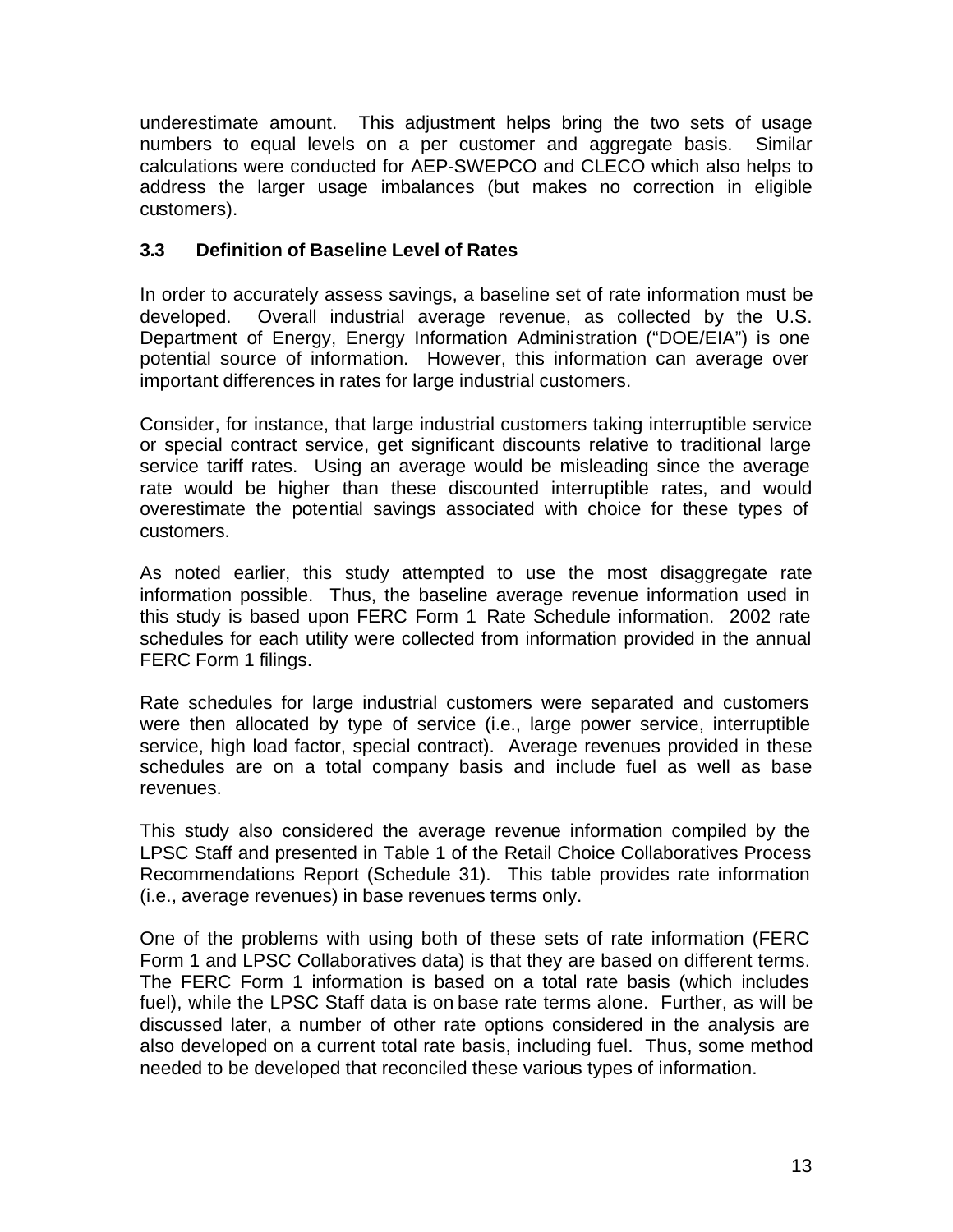A utility-specific fuel rate was determined based upon existing generation levels and fuel amounts. Contemporaneous fuel prices were used in order to develop a fuel cost per kWh amount. Data used to develop these estimates comes from the FERC Form 423 (fossil fuel usage), Form 928 (generation), and Form 1 (annual nuclear generation). The fuel rates were then added to the LPSC information to develop a total rate, and were removed from the FERC Form 1 data to develop a base rate. All numbers were trued-up to current market gas prices (based upon Henry Hub spot prices).

## **3.4 Definition of Potential Sources for Savings**

Another significant modeling design question in this investigation included the development of the potential sources of savings in a limited, large industrial-only retail choice environment. This study examined a variety of potential outcomes including:

- Observed Retail Energy Providers ("REP") Savings Option;
- Fixed Heat Rate Contract Option;
- Cogeneration/Affiliate Wheeling Option; and
- Average Utility Rate Discount Option

The development of each of these options is discussed in further detail below.

*Observed Retail Energy Provider ("REP") Savings Option:* This option considers the potential discount that industrial customers could obtain in a retail choice environment. The savings ranges are based upon "observed" REP discounts – that is, discounts that industrial customers are currently getting in states that allow large customer retail choice. These numbers were collected from the DOE/EIA, and are simply the differences between the utility-provided industrial retail rate, and those currently offered by competitive energy service providers.

Three different ranges of rate discounts were considered. The first range was the "average" savings currently observed in retail choice states. This average is simply the average of all discounts offered across all retail choice states and is currently around 20.2 percent.

The second discount range considered was the maximum savings amount. This analysis applied the highest observed discount observed for states with retail choice. The highest percent discount offered by any state currently offering industrial retail choice is 47.5 percent. It should be noted that initial CES analysis of this discount revealed that this order of magnitude discount is not likely since it would result in industrial retail rates that are considerably lower than regional wholesale market rates.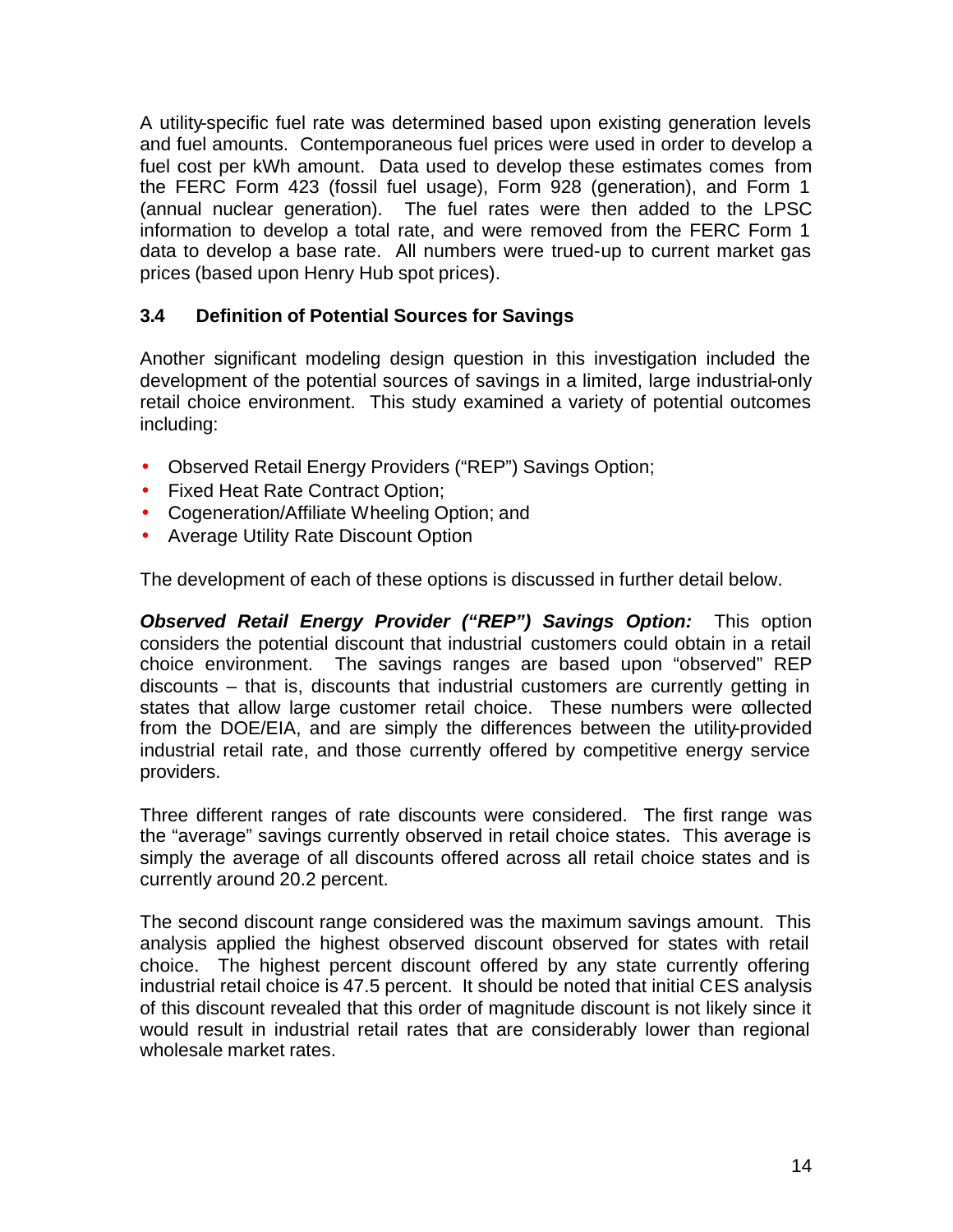The third discount range was the minimum observed savings level in industrial retail choice states. In this instance, the minimum discount was actually a 29.2 percent increase in rates (Maryland). An increase like this is a highly unlikely outcome for Louisiana given the recent trends in wholesale markets and the large amount of highly efficient merchant generation in the region.

*Fixed Heat Rate Contract Option:* The second retail choice option was to examine how existing utility-offered industrial retail prices compare to fixed heat rate contracts. Fixed heat rate contracts have become popular and common methods for retail service that have been offered by competitive REPs, particularly those in Texas.<sup>10</sup>

Fixed heat rate contracts simply charge the industrial customer a fixed heat rate amount for power generation. Common market contract heat rate levels now in Texas are around 8,000 Btu/kWh. These heat rates are multiplied by current market prices for natural gas (either Henry Hub, Houston Ship Channel, or some other negotiated market basket) to obtain the going price for electricity. The contracts are simple given their transparency to the end user. A total \$3/MWh delivery charge was assessed on these transactions based upon roughly a \$1/MWh fee for transmission, and \$2/Mwh fee for ancillary services.

*Cogeneration/Affiliate Wheeling Option:* Another option in a restructured market is that large industrial customers with on-site steam and power production could co-generate electricity on-site and move that power to other affiliates located in the state. This study estimated the number of customers potentially eligible under this option. Multi-facility companies were first selected from the site-specific industrial database used in this investigation. The operating characteristics were then examined to determine whether an affiliate wheeling/cogeneration option existed. Candidates for this option were selected on the basis of whether they had: (a) cogeneration on site at one location; or (b) had the technical capabilities of cogenerating at a given site (high steam temperature loads and production relative to total energy use). A delivery fee of \$3/MWh was also assumed to develop a total delivered rate.

*Average Utility Rate Discount Option:* Even in instances where customers choose to remain with the incumbent electric utility, there are possibilities for ongoing rate savings. Usually in these instances, utilities offer some savings to keep industrial customers on the system. Savings ranges were generated for this option from data collected by the DOE/EIA. Pre-restructuring rates were compared to post-restructuring rates. Three ranges were examined: (a) the average savings amount across restructured states; (b) the maximum savings amount experienced across restructured states; and (c) the minimum savings amount experienced by industrial customers in restructured states. In the case

 $\overline{a}$  $10$ These contracts are being offered in the areas of Texas that are open for retail competition which include the entire Electric Reliability Council of Texas ("ERCOT") area. The non-ERCOT areas of Texas are current not open to full retail choice.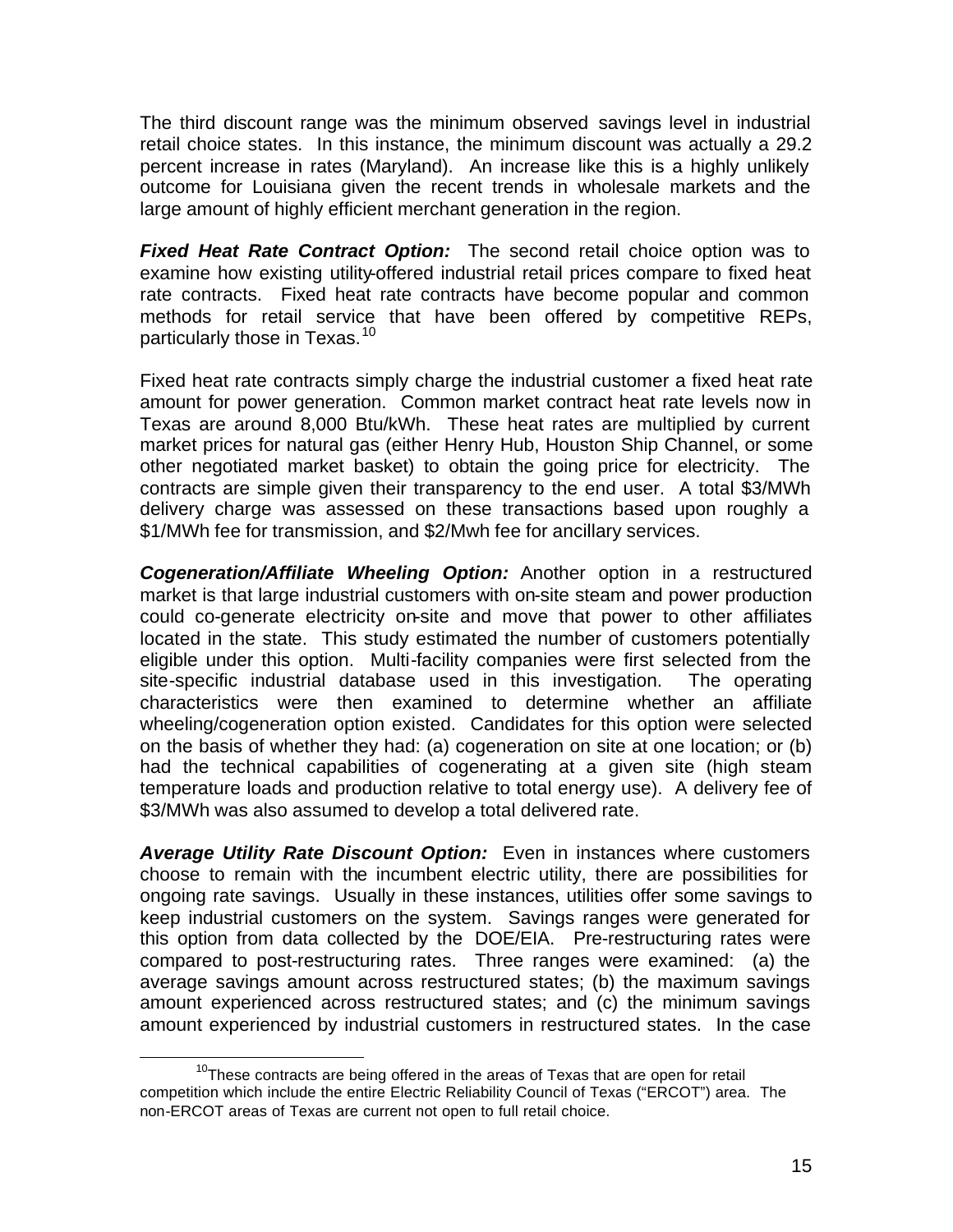of the minimum savings amount, there was actually a rate increase experienced (see Schedule 28).

## **3.5 Scenario Development**

Three different retail choice scenarios were considered. Each scenario examined the implications of different retail choice take decisions by industrial customers and range from very aggressive adoption to low levels of adoption.

Under Scenario 1, the most aggressive retail choice option, 100 percent of the customers determined to be eligible for the affiliate wheeling/cogeneration option were assumed to take advantage of this opportunity. Some 75 percent of the remaining customers were then assumed to choose a competitive retail energy provider, while the remaining 25 percent stayed with the utility.

Under Scenario 2, a more moderate adoption scenario, 75 percent of the industrial customers eligible to take affiliate wheeling/cogeneration options were assumed to switch. The remaining customers were split on a 50-50 basis (50 percent choosing a REP, 50 percent staying with the utility).

Under Scenario 3, a low-adoption scenario, 25 percent of the eligible affiliate wheeling customers leave the utility. Some 75 percent of the remaining customers stay with the utility, while only 25 percent choose a competitive electricity provider.

For each of the scenarios, the largest customers in the affiliate wheeling scenarios were assumed to choose first. For example, in Scenario 2, 75 percent of the largest customers were assumed to develop affiliate wheeling/cogeneration options. The remaining (non-choosing) affiliate wheeling candidates were then assigned to utility service.

For the choice scenarios, customers were selected on a random basis. Eligible customers were ranked via a randomly assigned number. Customers were selected in increasing order until the total cumulative sales met the pre-assigned scenario thresholds.

Percent determinations are based upon loads and not the number of customers. For instance, in Scenario 1, 75 percent of the randomly selected load was determined to choose its own electricity provider. Loads are often times lumpy, particularly for the relatively smaller utilities. Every attempt was made to set percentages as close to the threshold amounts as possible with a bias to the low side of the thresholds. Therefore, if the summation of eligible loads for Scenario 1 (which has a 75 percent threshold) had observed "break-points" at 71.5 percent and 77.1 percent, customers were selected up to the 71.5 percent level and not the higher amount.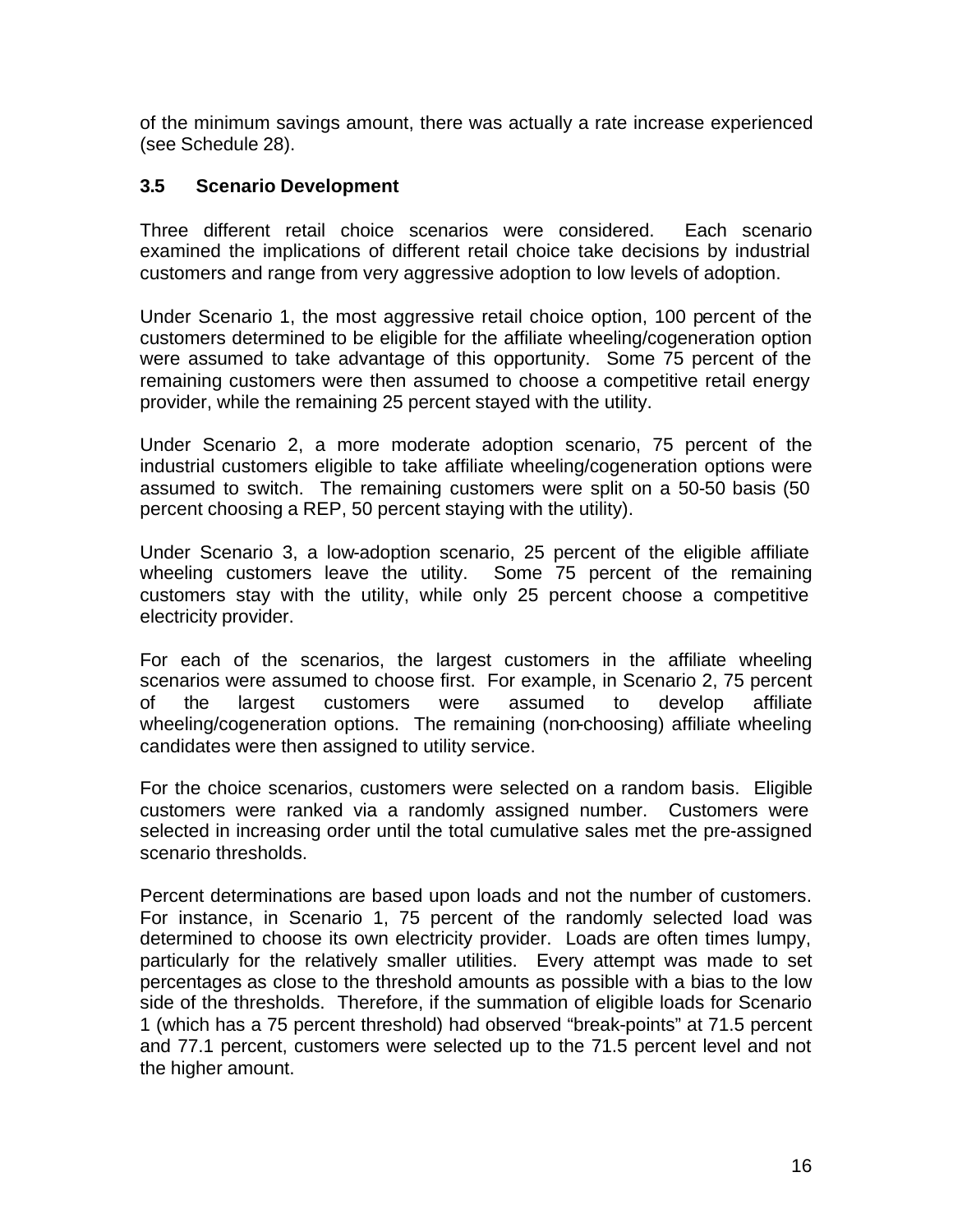# **SECTION 4: EMPIRICAL RESULTS**

## **4.1 Analysis of Eligible Customers**

As noted in Schedule 32 there are 139 industrial customers, with 20.9 million MWh of sales, estimated to be eligible for customer choice under the proposed Staff Plan.<sup>11</sup> The majority of these eligible customers are served by Entergy (89 percent).

Schedule 33 shows the location of each of the industrial customers that are eligible under the Staff Plan. These customers are located throughout the state, but it is clear that there is a significant concentration in South Louisiana. Almost 13 percent of the eligible customers are located in Ascension Parish, 9 percent are located in Calcasieu Parish, and 9 percent are located in East Baton Rouge Parish.

The industrial customers eligible for retail choice under the Staff Plan account for a considerable amount of manufacturing employment within their respective parishes. Schedule 34 shows the employment figures for those eligible customers throughout the state. Eligible customers in Caddo, for instance, account for 13 percent of the 2002 employment levels of all eligible customers.

There are 20.9 million MWh of usage for industrial customers eligible for retail choice under the Staff Plan. Schedule 35 shows the estimated concentration of these sales, by parish. At over 21 percent of sales, Calcasieu Parish has some of the highest concentrations of eligible sales of any individual parish in the state.

Schedule 36 provides a break-down of estimated eligible sales by major industry category (standard industrial code, or "SIC") in the state. It probably comes as no surprise that the overwhelming majority of the eligible industrial sales under the Staff Plan are associated with chemical (55 percent) and refining (23 percent) production.

## **4.2 Analysis of Estimated Savings**

 $\overline{a}$ 

Schedule 37 presents an overall summary of estimated 2002 estimated electricity usage and expenditures for industrial customers eligible for retail choice under the proposed Staff Plan. Two sets of expenditures have been provided: one based upon estimates using average revenues from the FERC Form 1 information<sup>12</sup> (hereafter  $CES$  expenditure estimates), and the other using

 $11$ <sup>The</sup> remainder of this study will refer to count estimates developed by CES and not those presented by the LPSC Staff in its Retail Choice Collaboratives Process. Usage data has been reconciled to match on a total company basis and therefore do not differ.

 $12$ Usage levels that are used to develop total expenditures are the same for both the LPSC estimates and those developed by CES. The only difference in the total expenditure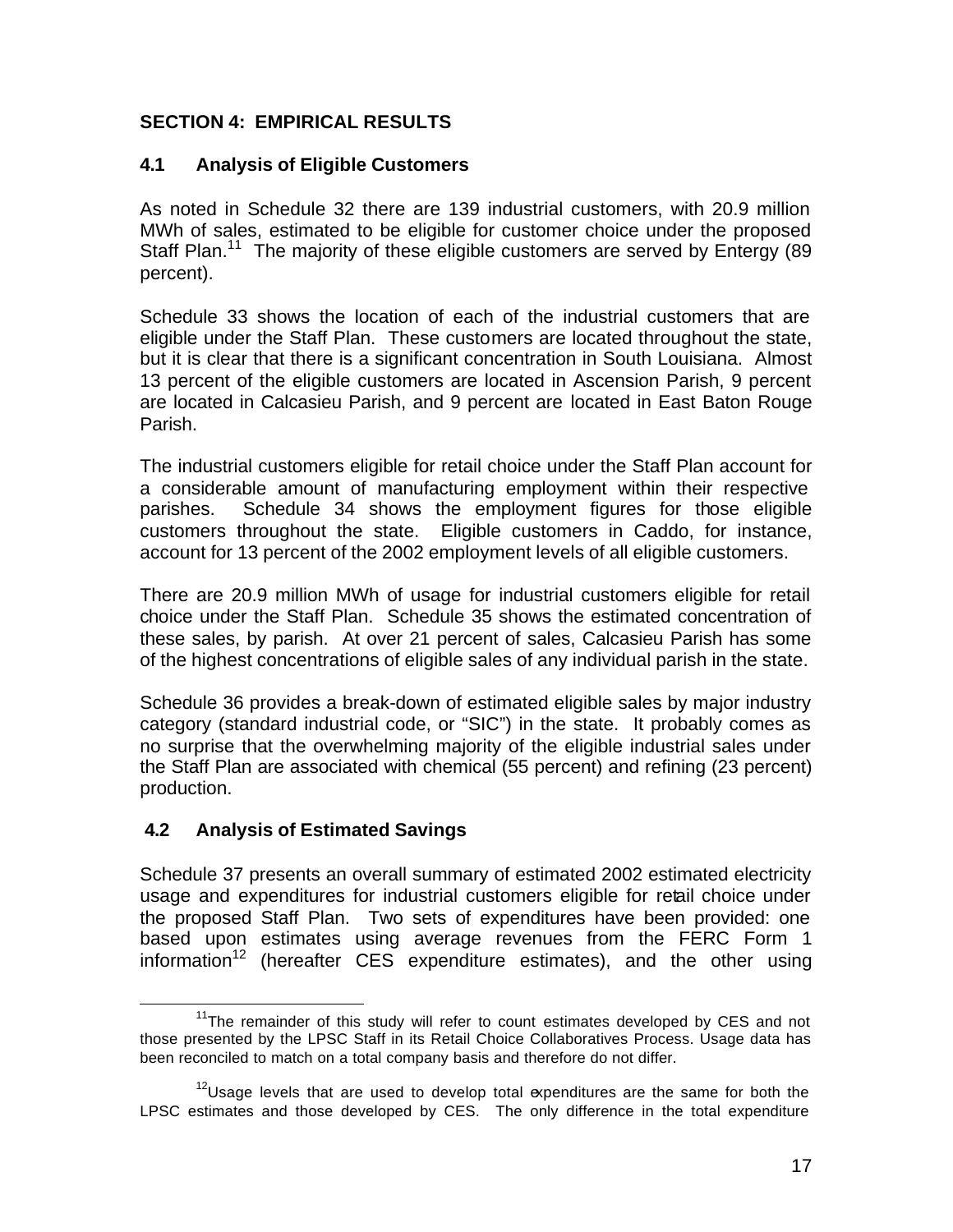average revenue information developed by the LPSC Staff in its Retail Choice Collaboratives process. The CES estimated expenditures are \$1,098,469,000 while the LPSC Staff estimates are slightly higher at \$1,098,860,000.

Schedule 38 examines total estimated savings on a utility-specific basis. Recall that each scenario makes a number of assumptions regarding industrial "take rates" of the various options available in a competitive market. These options include:

(1) Affiliate wheeling/cogeneration;

 $\overline{a}$ 

- (2) Choosing a competitive electricity provider; and
- (3) Maintaining competitive service with the incumbent utility.

For purposes of this analysis, option 2 listed above (choosing a competitor) has been examined from two different perspectives. The first is the average savings approach which assumes that Louisiana industrial customers will get savings comparable to those that have occurred, on average, in other retail choice states. The second estimated savings approach assumes that industrial customers will attain a savings level comparable to those resulting from taking service under a fixed heat rate contract of 8,000 Btu/kWh with a delivery charge. The tables presented on Schedule 39, provide scenario savings under both approaches.

As indicated in an earlier section, Scenario 1 assumes that 100 percent of the candidates eligible to take advantage of an affiliate wheeling/cogeneration opportunity will do so. Of the remaining customers, 75 percent will choose a competitive provider and 25 percent will stay with the incumbent utility and receive a small discount to prevent these customers from leaving. The high acceptance (or "take-rate") of industrial customers in this scenario makes it the more aggressive of the three simulated scenarios.

Of the three utilities, AEP-SWEPCO industrial customers would appear to gain the least under a limited retail choice plan. Based upon the estimates generated in this research, AEP-SWEPCO customers stand to gain only \$3.7 million from retail choice under an average savings approach. If competitive customers were served under a more conservative fixed heat rate contract, they would actually loose \$2.3 million. Given this range, it seems unlikely that there are a considerable number of competitive opportunities for AEP-SWEPCO customers from the proposed Staff Plan.

Cleco's large industrial customers, however, appear to have several opportunities for competitive gains in a competitive market. Based upon the results of this research, eligible Cleco industrial customers, under the conditions

estimates are based upon the average revenue (i.e., price) estimates used to multiply by usage to get total annual expenditures.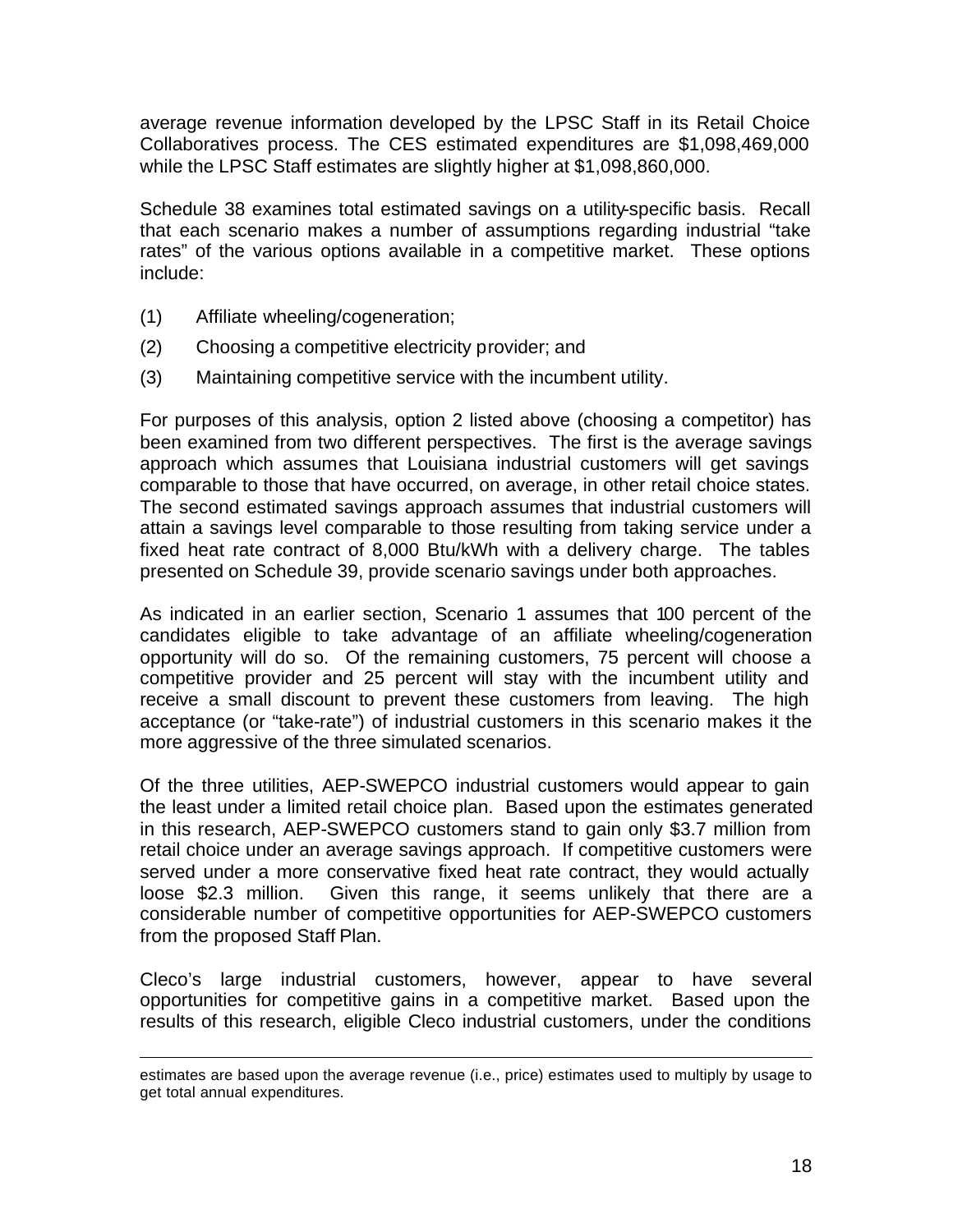posited in Scenario 1, could gain between \$21 million (average savings approach) to \$22 million (fixed heat rate approach).

The largest estimated savings opportunity under Scenario 1 rests with the Entergy operating companies. Industrial customers served by Entergy could save between \$186 million (average savings approach) to \$110 million (fixed heat rate approach) under the proposed Staff Plan. Based upon the estimates in this research, a considerable portion of these savings could come from eligible industrial customers taking advantage of affiliate and cogeneration options (33 percent).

Schedule 39 presents the estimated savings levels for eligible customers by industry type. The two largest industry beneficiaries from the proposed Staff Plan are the chemical and refining industries. The chemical industry stands to gain between \$66 to \$116 million, while the refining industry could see gains between \$31 and \$46 million. The third largest industrial beneficiary is the paper manufacturing industry (\$20 to \$23 million) which is located primarily in Cleco's service territory.

Schedule 40 presents a map that estimates the distribution of the estimated industrial savings that could result from the Staff Plan by parish for the average savings approach, Scenario 1. Almost 15 percent of the total estimated savings occur in Calcasieu Parish. Twelve percent of the estimated savings occur in both Iberville and Ascension Parish. All three of these parishes are large centers for chemical and refining industries.

Schedules 41 and 42 present maps examining the average savings estimates for Scenarios 2 and 3. Recall that:

- For Scenario 2, 75 percent of the affiliate wheeling candidates were assumed to facilitate their options (the remaining 25 percent were assumed to stay with the utility) while the remaining customers choose on a 50/50 basis between competitors and the incumbent utility.
- For Scenario 3, only 25 percent of the eligible affiliate wheeling candidates are assumed to choose this option (the remaining 75 percent remain with the utility). The remaining customers stay primarily with the incumbent utility (75 percent) and only a small amount select competitive providers (25 percent).

For Scenario 2, the potential savings for AEP-SWEPCO decrease considerable to a level of \$1.6 million. The savings for the fixed heat rate option is actually higher at \$2.4 million. The savings levels under both Scenarios 2 and 3 are higher than Scenario 1 for the simple reason that most customers opt to remain with the incumbent utility and take a small, guaranteed reduction in utility-based rates rather than risk being served by a competitor (with higher prices). It is not clear how realistic these savings are given the fact that SWEPCO's rates are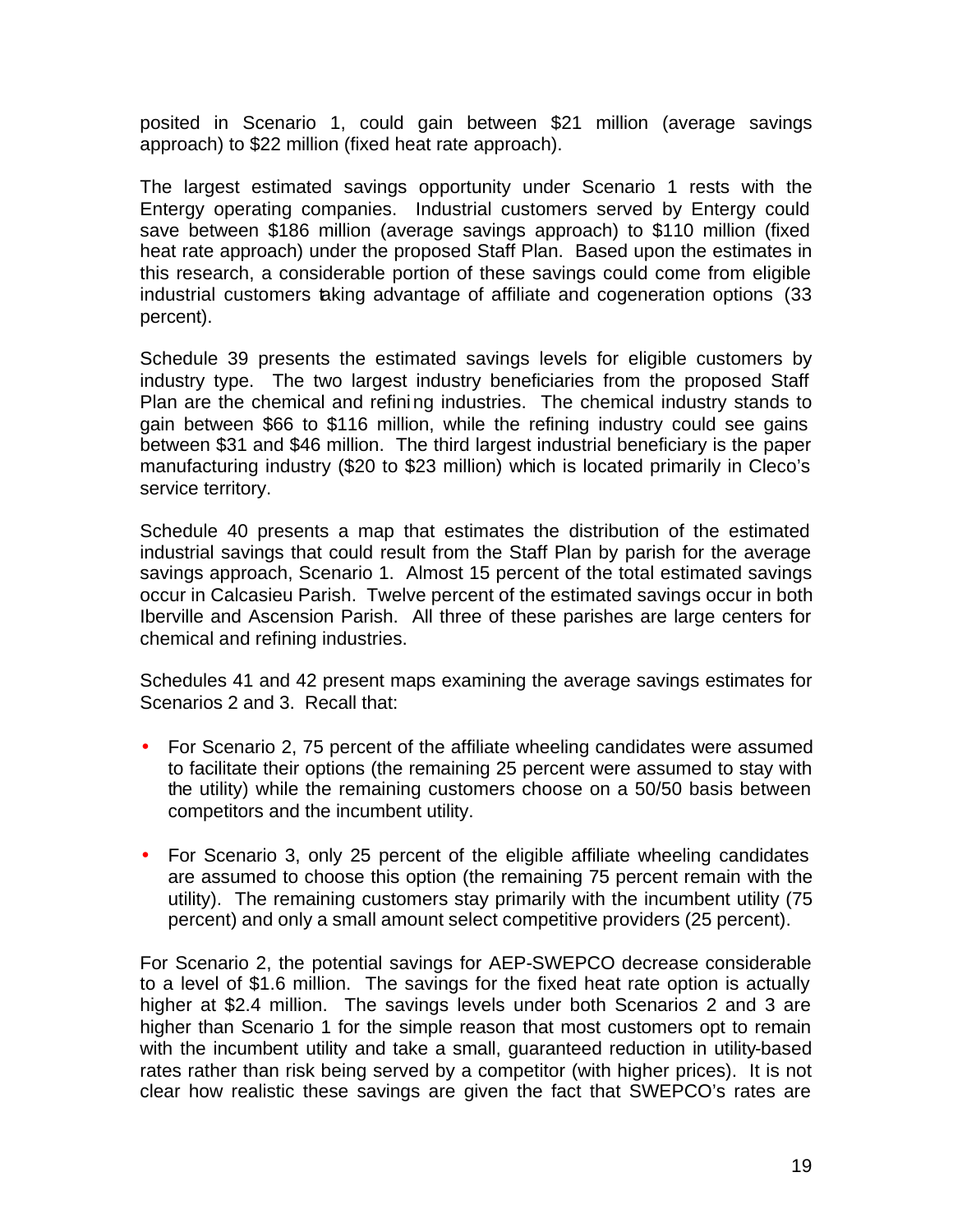already competitive, and the incentive for the Company to offer further discounts (the primary source of these estimated benefits) would be limited.

For Scenario 2 and 3, Cleco customers could see a relatively significant level of savings. For Scenario 2, these savings hover around \$15 million for both choice approaches (i.e., average savings and fixed heat rate). Under Scenario 3, these savings fall to a level of around \$6 million.

One of the major beneficiaries of the Staff Plan under Scenario 2 and 3 are the industrial customers served by the Entergy operating companies. These savings range from a high of \$133 million (average savings approach) to \$90 million (fixed heat rate approach) under Scenario 2, to a range of \$76 million (average savings approach) to \$61 million (fixed heat rate approach) under Scenario 3.

Schedule 39 shows that the chemical and refining industries continue to receive a significant share of the potential benefits associated with the Staff Plan under both scenarios. The paper manufacturing industries continue to hold third place in terms of savings under Scenarios 2 and 3.

Schedule 43 provides a map of the distribution of savings by parish under the fixed heat rate approach. Like Scenario 1 in the average savings approach, Calcasieu and Ascension parishes lead the state in savings, but this time, Ascension Parish is the main beneficiary (16 percent of the savings), followed by St. James (13 percent) and Calcasieu (12 percent). Scenarios 2 and 3 are presented in Schedules 44 and 45.

The large rate savings presented in the various scenarios indicate that there are some relatively considerable opportunities for industrial rate savings, particularly under Scenario 1. Some caution, however, should be used in interpreting these numbers. Based upon the estimates included in this report, there are considerable savings opportunities in the aggregate. This is not to suggest though, that *all* utility rates are uncompetitive with the market. There are several instances where the estimated rates offered by utilities are better than those estimated to be offered in the market (under a fixed heat rate approach). Consider:

• CLECO's Large Power Service ("LPS") rates are competitive with the estimated market rate at 8,000 fixed heat rate contract (average LPS rates are estimated to be \$0.0477 with a fixed heat rate contract rate at a higher \$0.0490). However, based upon 2002 FERC Form 1 data, only 3 customers are able to participate in this rate. If other eligible customers were able to migrate to this rate, estimated savings would be considerably lower. $13$ 

 $\overline{a}$ 

 $13$ If all eligible CLECO customers were allowed to take service under the Company's largest rate schedule, customers would actually lose (have negative savings) if they left for a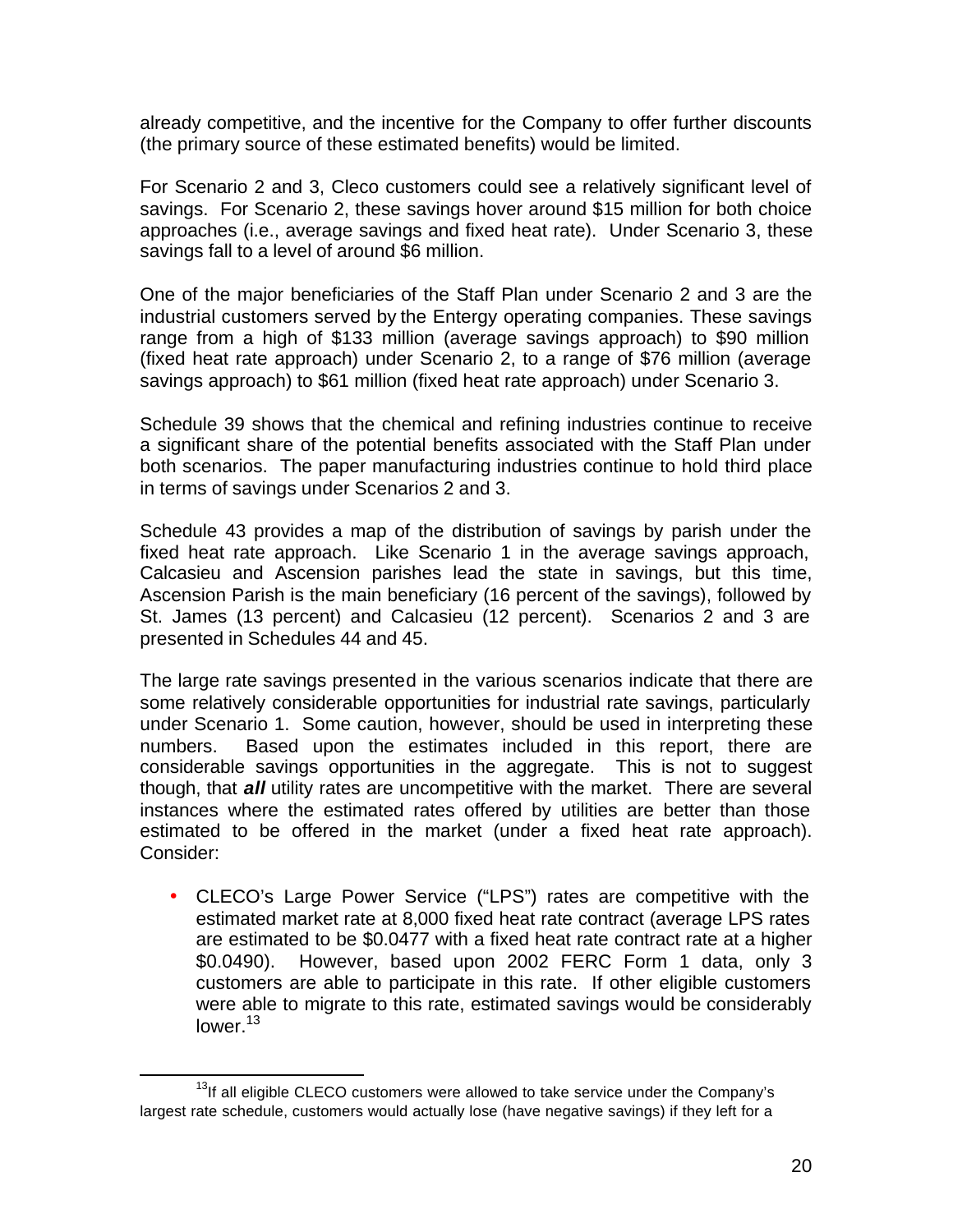- Entergy's curtailable service rate (CS-25) are competitive with the market (average CS rate of \$0.0476 compared with a higher fixed heat rate contract amount of \$0.0490). However, only 27 of the 112 eligible customers are able to take advantage of this rate. Further, these rates are interruptible and not firm as they would be under a fixed heat rate contract.<sup>14</sup> The next nearest set of estimated rates (which are firm), under which a large number of customers were estimated to take service, hovered in the \$0.05 to \$0.06 range and were not as competitive with the estimated market rate.
- AEP-SWEPCO's industrial rates are very competitive and actually below most all estimated market rates (estimated average LLP service rates of \$0.370 versus an estimated fixed heat rate contract amount of \$0.0490). However, according to the 2002 FERC Form 1 data, only one customer took service under this rate. Again, if other customers migrated to this tariff (or some variation) it seems likely that most of the savings attributable to competition would be considerably reduced.

It should be noted that in many instances, on an industrial-firm specific basis, there are actually negative savings that result from the competitive market estimates: these numbers, however, wash-out in the aggregate. The reason for the overwhelming level of aggregate savings rests with two factors:

- In some instances, there are still considerable estimated savings opportunities for affiliate wheeling and cogeneration options. Despite very attractive rates relative to the market, it is difficult in many instances for utilities to beat the efficiency advantages of the on-site combined heat and power applications that appear to still be apparent at a number of facilities in Louisiana. This is particularly true for some Entergy industrial customers (even some of whom take relatively competitive CS service), and a few paper and pulp customers for CLECO.
- There are considerable opportunities for savings from the majority of the customers not getting special industrial rates listed above that are more competitive with the wholesale market. These savings opportunities addup in the aggregate.
- Some of the saving are attributable to the competitive effects of lower utility rates which are assumed to be offered in the face of more

 $\overline{a}$ 

competitive provider. The only other opportunities for savings would be associated with cogeneration/affiliate wheeling opportunities with paper and pulp mills.

 $14A$  monetary adjustment for the qualitative difference in the types of power taken under interruptible (CS) versus firm service would more than likely remove the apparent competitiveness of the CS rates.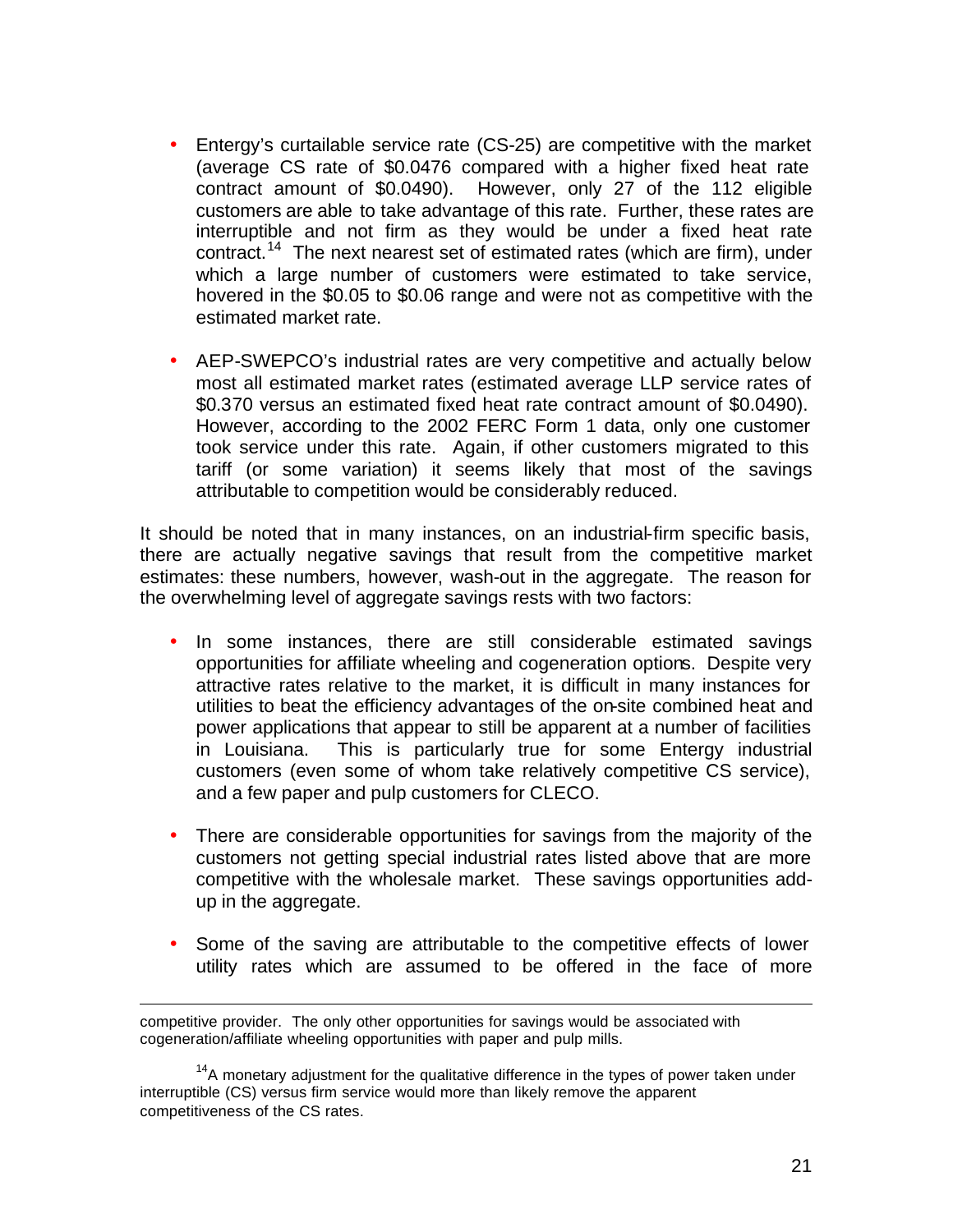competitive pressures. Industrial customers that are currently being offered utility rates that are competitive with the market are probably not as likely to get discounted service as those that are being actively courted by competitors.

## **4.3 Analysis of Estimated Economic Impacts**

Major shifts in expenditures can result in considerable changes in the nature of economic activity in a particular region. The savings associated with the proposed Staff Plan could have additional impacts that are felt throughout the state's economy. These "multiplier" impacts are premised upon the notion that a dollar spent on a given activity in a regional economy can generate significant additional dollars in supporting economic activity as well as through the additional purchasing power created by new incomes. This section of the report estimates those impacts.

Savings are treated as the direct impacts or shocks in local economies resulting from industries acting on the opportunities afforded to them under the proposed Staff Plan. Holding the current level of usage constant, these savings will allow industries to redirect dollars to other activities that could include such things as deferred plant maintenance, equipment purchases and upgrades, local charitable contributions, and employee training and development programs.

Some correction has to be made, however, for leakages from the Louisiana economy. It is not reasonable to assume that every dollar saved in Louisiana on electricity expenditures, for instance, will stay here.<sup>15</sup> Our direct economic impact estimates makes corrections for these leakages. As a result, the direct impacts will not exactly match the total savings amounts discussed earlier. Total economic impacts, therefore, should be thought of as being represented on a "net" basis (i.e., net to the Louisiana economy).

There is also a host of indirect and induced impacts, also know as "multiplier" impacts. Indirect impacts are those dollars expended in support activities for a particular industry. For the chemical industry it could be the additional dollars generated by vendor and service company activity. The induced impacts are the dollars spent by the employees engaged in both direct and indirect activities.

Schedule 46 shows the economic impacts for each of the three scenarios under investigation with each page highlighting the results from each of the three scenarios under an average savings approach. The impacts include:

(1) *Output Impacts:* the change in regional economic output/production associated with the change in electricity expenditures.

 $\overline{a}$ <sup>15</sup>Profits, for instance, will accrue to shareholders that reside outside of the state. Further, lower electricity expenditures will allow firms to purchase more of other, non-electricity related goods and services, many of which will come from firms outside of Louisiana.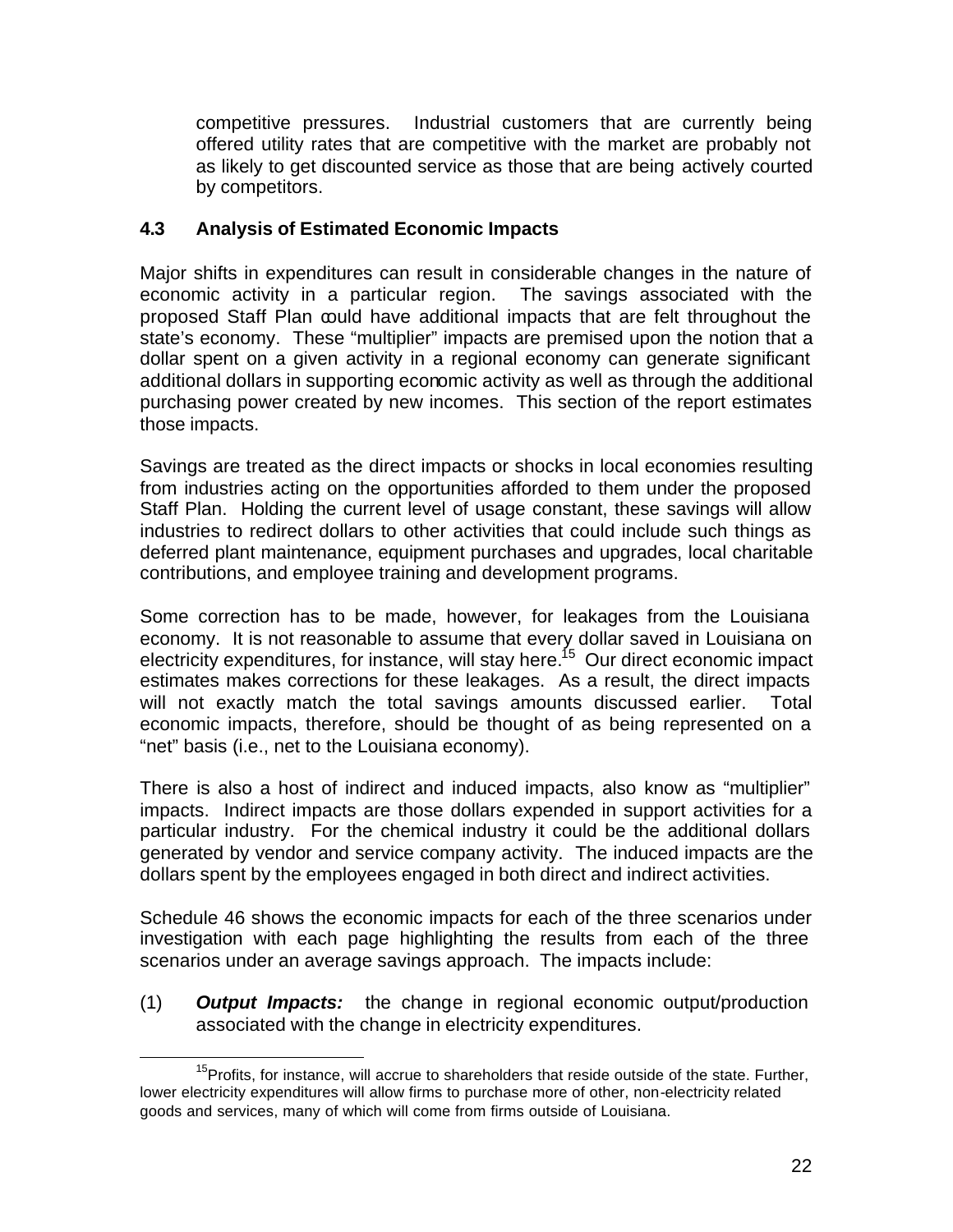- (2) *Employment Impacts:* the change in jobs associated with a change in electricity expenditures.
- (3) *Employee Compensation Impacts:* a subset of value added that includes the change in wages associated with a change in electricity expenditures.

While each table included in Schedule 46 outlines each of these impacts, a number are worth highlighting. Under the average savings approach, in Scenario 1, there is \$118 million in total estimated economic output effects associated with the proposed Staff Plan. These output impacts decrease to \$81 under Scenario 2 and \$55 under Scenario 3.<sup>16</sup> In terms of employment, 454 jobs are estimated to be created by the savings generated under the proposed Staff Plan under Scenario 1 (average savings approach). These employment opportunities decrease to 310 jobs for Scenario 2 and 202 jobs for Scenario 3.

On a per-industry basis, the most pervasive economic effects of the proposed Staff Plan are felt by the chemical and refining industries. Under Scenario 1, the output impacts are large as \$22 million for chemicals and \$44 million for refineries. From an employment perspective, 47 and 20 jobs are assumed to be created in the chemical industry and refining industries, respectively. An additional \$5.3 million associated with new employee compensation is also added in Scenario 1.

Under the fixed savings approach (Schedule 47), in Scenario 1, there is \$76 million in total estimated economic output effects associated with the proposed Staff Plan. These output impacts decrease to \$65 under Scenario 2 and \$47 under Scenario 3.<sup>17</sup> In terms of employment, 292 jobs are estimated to be created by the savings generated under the proposed Staff Plan under Scenario 1 (fixed savings approach). These employment opportunities decrease to 243 jobs for Scenario 2 and 173 jobs for Scenario 3.

Again, on a per-industry basis, the most pervasive economic effects of the proposed Staff Plan are felt by the chemical and refining industries. Under Scenario 1, the output impacts are large as \$12.5 million for chemicals and \$30 million for refineries. From an employment perspective, 26 and 13 jobs are assumed to be created in the chemical industry and refining industries, respectively. An additional \$3.2 million associated with new wages (i.e., employee compensation) is also added in Scenario 1.

 $\overline{a}$ 

 $16$ Impacts are based upon savings estimated using the average savings approach.

 $17$ Impacts are based upon savings estimated using the average savings approach.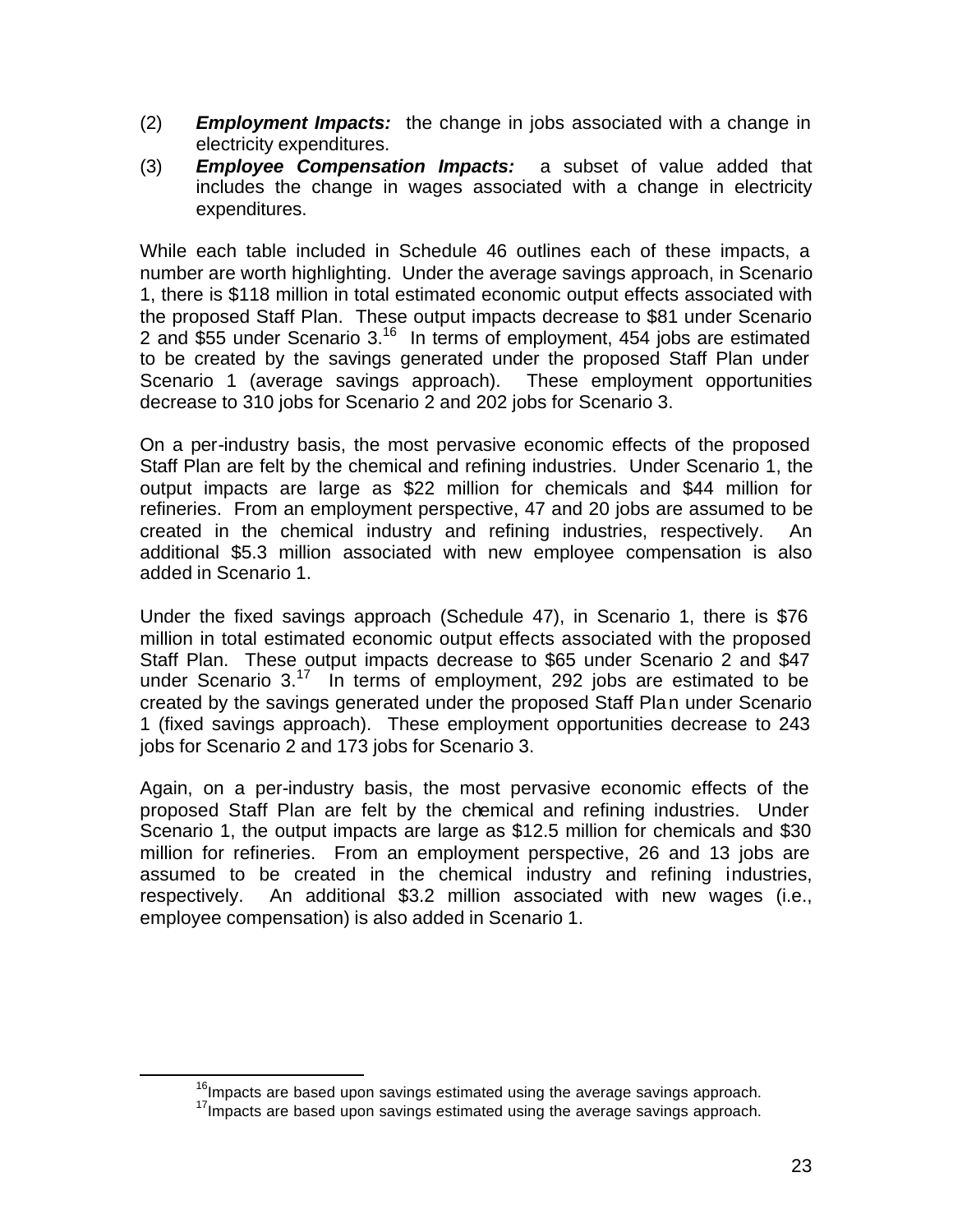## **SECTION 5: CONCLUSIONS**

The results of this analysis suggests that there are considerable savings that would accrue from a limited retail choice plan for large industrial customers. The ripple effects that would be generated from such a proposed plan could be equally impressive. Based upon the analysis included in this report, savings could range from \$211 million under a very aggressive retail choice adoption scenario, to \$69 million under more modest adoption rate assumptions. The net economic impacts for Louisiana range from a high of \$118 million to a low of \$47 million in terms of output effects, with job creation ranging from 454 jobs to 173 jobs.

A proposal to move forward with a limited form of large customer retail choice, like that proposed by the LPSC Staff, does not, however, come without a certain set of costs. And, as is true with any public policy, these costs need to be compared with benefits to determine the overall net benefits.

In terms of costs, the clearest challenge associated with a large industrial customer choice plan is the potential impact that such a large shift in sales could have on the remaining residential and commercial customers. However, if large amounts of load abruptly leave, there will be arguably fewer customers (and sales) to recover overall utility costs. This assumes that costs are relatively constant to increasing over time and that no other sales growth occurs to offset the losses associated with competition.

As seen in Schedule 48, residential customers have rates around the regional average, and well below the national average. Any plan for limited industrial retail choice would need to ensure that these trends are preserved. Thus, a close understanding of the amounts of load at risk relative to future utility resource requirements and commitments needs to be considered.

## **5.1 Analysis of Competitive Sales Leaving the Utility System**

Schedules 49 through 56 present a number of analyses that put the potential load loss/cost shifting argument into perspective. Schedule 49, for instance, shows that estimated total eligible industrial sales represents about 70 percent of total Louisiana industrial sales. However, Schedule 50 shows that total eligible industrial sales represents 26 percent of total Louisiana retail sales (i.e., the sum of all retail, commercial, and industrial sales).

Schedules 51 through 53 examine the allocation of industrial sales choosing competitive providers relative to total retail sales. Under Scenario 1, competitive sales represent only 22 percent of total Louisiana retail sales. Under Scenario 2 (Schedule 52), industrial sales leaving for competition represent only 14 percent of total retail sales, and under Scenario 3, they represent 5 percent of all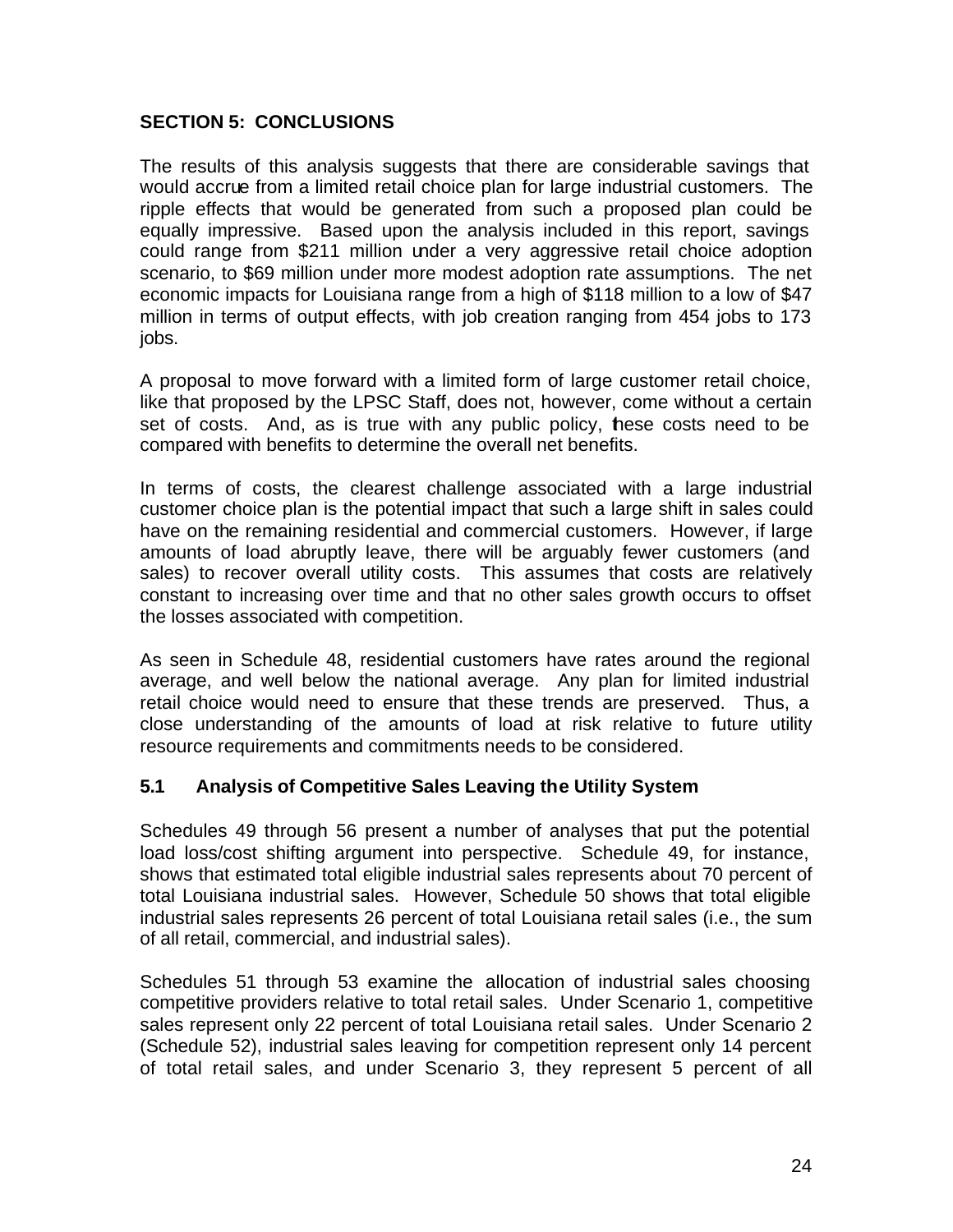Louisiana retail sales (Schedule 53). Schedules 54 through 56 provide similar information on a utility-specific basis.

Each of the analyses included in the schedules referenced above compares industrial sales potentially leaving for competitive service relative to overall retail sales. Clearly, under Scenario  $1 -$  the most aggressive of all under investigation – the sales potentially leaving the system are considerable. They represent close to one quarter of the total retail sales.

Competitive sales in Scenarios 2 and 3 are only 14 and 5 percent of total retail sales in each of these scenarios. Clearly, levels that are more manageable – particularly if such a plan were implemented over time.

## **5.2 Other Factors For Consideration In Offering Large Industrials the Opportunity for Choice**

On the benefit side of the equation, the estimated savings and economic impacts in this study are perhaps some of the more significant reasons to implement a large industrial choice plan like that proposed by the LPSC Staff. There are, however, a few additional benefits that the Commission should consider.

The first would be the potential to deter future capacity purchases. The ability to allow large customers to leave the system over time could take some pressure off regulated utilities that are capacity short and need to enter the market to purchase generating resources. Consider Schedule 57 that shows Entergy's capacity resource requirements over the next several years. These requirements, which are as large as 4,800 MW over the next several years, are comparable to the amounts of industrial load that is eligible for retail choice under the proposed staff plan.

Schedule 57 has two lines estimating the eligible industrial load based on a 65 percent and 85 percent average load factor. The schedule corrects for interruptible customer usage estimates that utilities typically do not plan for in future capacity requirements analyses.

It should be noted, however, that over the past several years, Entergy has been in the process of securing supply resources from a variety of sources to meet its forecasted capacity shortfall. While some of these resources have been approved by the LPSC: (a) approval of some are currently tied up in litigation and (b) the Company still has requirements in a number of outlying years.

Schedule 58 outlines the known Entergy capacity purchases for the next several years. Schedule 59 estimates the "net" requirement based upon existing Entergy generation commitments and the estimated total industrial load eligible under the Staff Plan. As seen in the schedule, Entergy will have plenty of generating resources prior to 2007. If eligible industrial customers were to leave, Entergy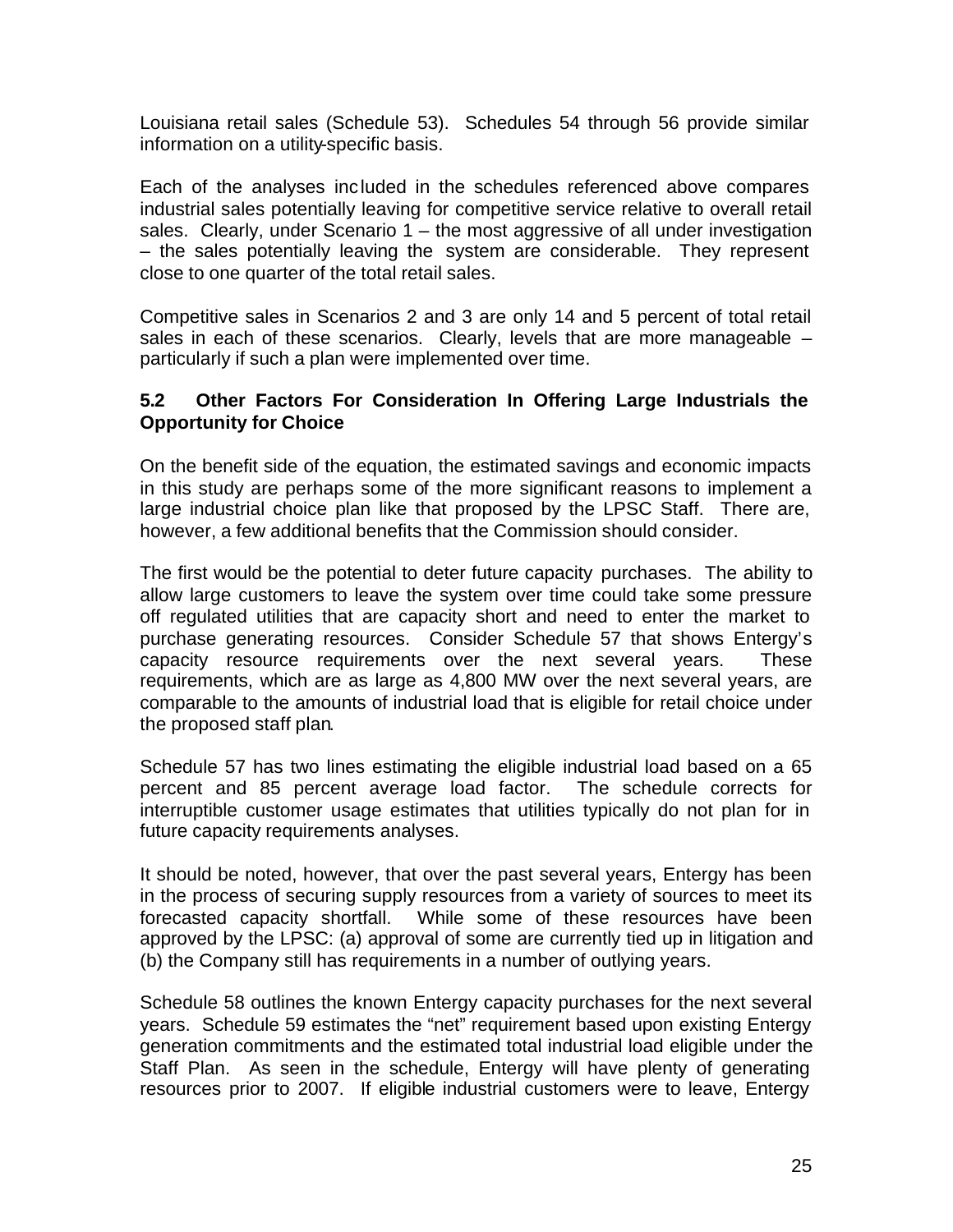would have a "negative" resource requirement – meaning that they would actually have more generation than needed. After 2007, Entergy becomes short of generating capacity, even with all estimated eligible industrial customers leaving the system.

In examining the sales loss issue relative to potential rate impacts, a less encouraging factor that should be noted is that the Commission, and the State of Louisiana, may be in a position where it may have to accept one of two different types of load losses if relief from high energy prices (both gas and electric) are not forthcoming:

- Does Louisiana allow large industrial customers to choose their competitive providers and attempt to manage the cost-shifting implications over time? or
- Does Louisiana do nothing with regards to industrial energy costs, and allow these operations to become more and more unprofitable in Louisiana relative to other areas of the southeast and the world?

Under the first scenario, the State manages the effects of some potential rate increases, but is able to maintain some semblance of its industrial base, its employment, tax revenues, and other associated economic benefits.

Under the second scenario, in the short run, rate support is maintain, but slowly, over time, industrial sales fall because plants cut back and eventually shut down. Under this scenario, the state looses:

- economic benefits from the linkages these industries have with business throughout the state;
- employment;
- tax revenues; and
- rates will still increase because sales are still lost, and costs still have to be recovered from residential and commercial customers.

Schedules 60 through 65 show the relationship between gas prices, electricity prices, and employment for three very energy intensive industries in the Louisiana economy: chemicals; refineries; and paper manufacturing. The combined job loss for these three sectors since 1998 has been 6,400 (to 2003). At some point, these job losses and industrial contractions will have an impact on utilities sales, if this is not already apparent.

In examining potential load loss/cost-shifting issue, it may be instructive to reexamine Schedule 16 which shows Louisiana industrial sales as a percent of total retail sales. Today, industrial customers' share of total retail sales has fallen